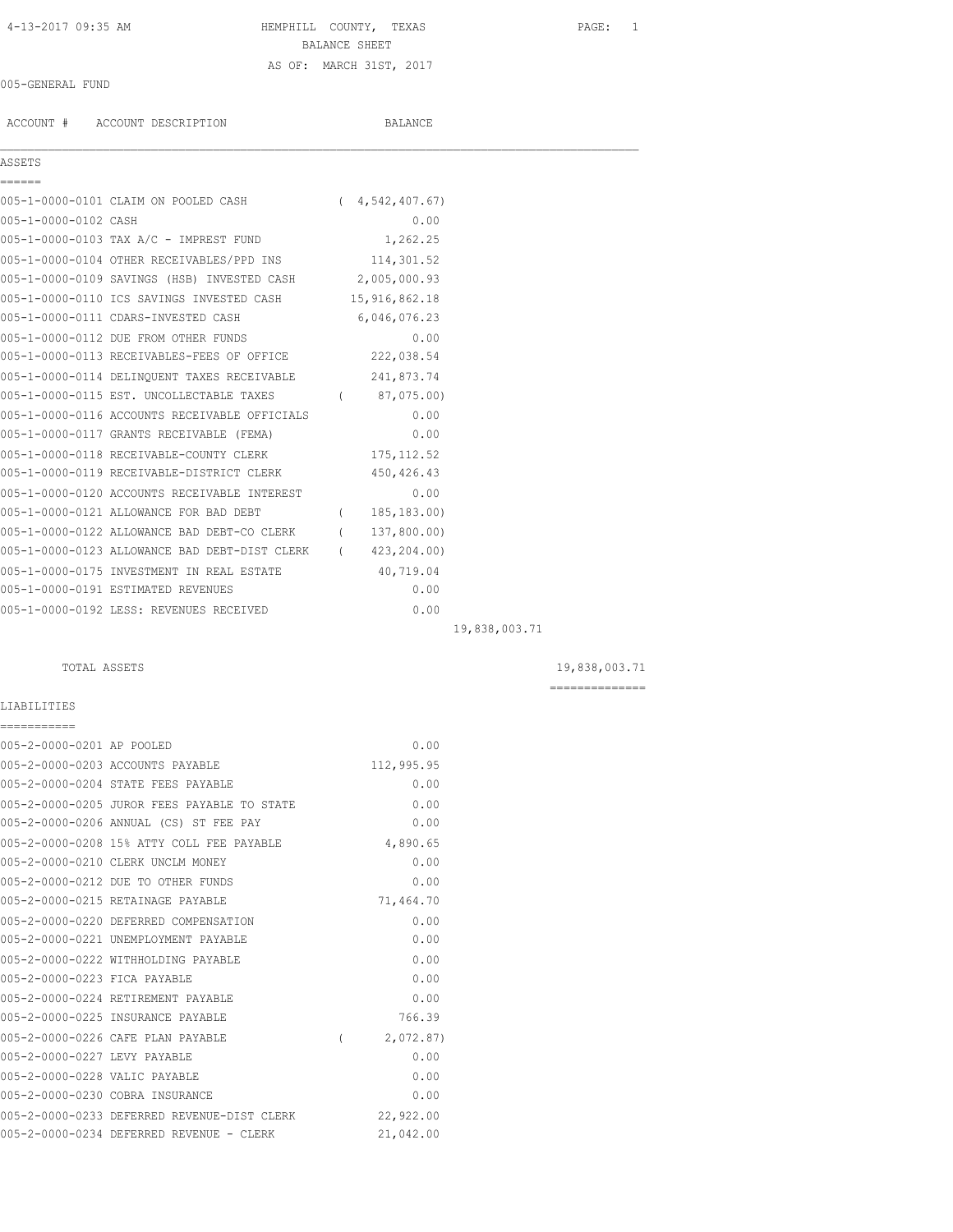4-13-2017 09:35 AM HEMPHILL COUNTY, TEXAS PAGE: 2

BALANCE SHEET

## AS OF: MARCH 31ST, 2017

005-GENERAL FUND

ACCOUNT # ACCOUNT DESCRIPTION BALANCE

|                                | 005-2-0000-0236 DEFERRED REVENUE - JP          | 23, 377.00        |  |
|--------------------------------|------------------------------------------------|-------------------|--|
|                                | 005-2-0000-0238 DEFERRED TAX REVENUE           | 139,806.00        |  |
|                                | 005-2-0000-0261 SALES TAX REPORT               | $\left($<br>1.35) |  |
| 005-2-0000-0281 APPROPRIATIONS |                                                | 0.00              |  |
|                                | 005-2-0000-0282 LESS: EXPENDITURES             | 0.00              |  |
|                                | 005-2-0000-0283 LESS: ENCUMBRANCES             | 0.00              |  |
|                                | 005-2-0000-0290 PRIOR YR A/PAYABLE             | 0.00              |  |
|                                | 005-2-0000-0301 1-CCC COURT COSTS COLLECTED    | 6,486.40          |  |
|                                | 005-2-0000-0306 6-BAIL BOND FEE                | 242.90            |  |
|                                | 005-2-0000-0307 7-DNA CONVICTIONS              | 0.00              |  |
|                                | 005-2-0000-0308 8-DNA CS COMM. SUPERVISION     | 0.00              |  |
|                                | 005-2-0000-0309 9-DNA JV TESTING FEE JV        | 0.00              |  |
|                                | 005-2-0000-0310 10-EMS TRAMA FUND              | 112.40            |  |
|                                | 005-2-0000-0311 11-JPD-JUV PRO DIVERSION FEE   | 0.00              |  |
|                                | 005-2-0000-0312 12-JRF-JURY REIMBURSEMENT FEE  | 492.12            |  |
|                                | 005-2-0000-0313 13-IDF INDIGENT DEFENSE FEE    | 390.06            |  |
|                                | 005-2-0000-0314 14-MVF MOVING VIOLATION FEE    | 40.74             |  |
|                                | 005-2-0000-0315 15-STF STATE TRAFFIC FINE      | 2,109.27          |  |
|                                | 005-2-0000-0316 16-POF PEACE OFFICER FEES      | 74.79             |  |
|                                | 005-2-0000-0317 17-FTA FAILURE TO APPEAR       | 220.02            |  |
|                                | 005-2-0000-0318 18-JUD FUND CONSTITUTIONAL     | 67.76             |  |
|                                | 005-2-0000-0320 MCW-MOTOR CARRIER WT           | 2,449.95          |  |
|                                | 005-2-0000-0321 TP-TIME PAYMENT FEE            | 160.38            |  |
|                                | 005-2-0000-0322 DRF-DRIVING RECORDS FEE        | 0.00              |  |
|                                | 005-2-0000-0323 JS-JUDICIAL SUPPORT FEE        | 867.58            |  |
|                                | 005-2-0000-0324 TPDF-TRUANCY PREV DIV FUND     | 236.20            |  |
|                                | 005-2-0000-0325 SPECIALTY COURT                | 54.00             |  |
|                                | 005-2-0000-0326 7TH COURT OF APPEALS           | 102.35            |  |
| 005-2-0000-0327 OMNIBASE       |                                                | 90.00             |  |
| 005-2-0000-0328 PARKS&WILDLIFE |                                                | 0.00              |  |
|                                | 005-2-0000-0329 CHILD SAFETY SEAT              | 161.85            |  |
| 005-2-0000-0330 CISD           |                                                | 0.00              |  |
| 005-2-0000-0331 TRAILEE/CASA   |                                                | 45.00             |  |
|                                | 005-2-0000-0400 BIRTH-REMOTE ACCESS            | 0.00              |  |
|                                | 005-2-0000-0410 1-BIRTH CERTIFICATE FEE        | 36.00             |  |
|                                | 005-2-0000-0420 2-MLF MARRIAGE LICENSE FEE     | 270.00            |  |
|                                | 005-2-0000-0430 3-DIM DEC OF INFORMAL MARRIAGE | 0.00              |  |
|                                | 005-2-0000-0440 4-NDF NONDISCLOSURE FEES       | 0.00              |  |
|                                | 005-2-0000-0450 5-TCV-JUROR DONATIONS          | 0.00              |  |
|                                | 005-2-0000-0460 6-JUSTICE CTS-INDIGENT LEGAL   | 77.01             |  |
|                                | 005-2-0000-0470 7A-STATUTORY PROBATE           | 0.00              |  |
|                                | 005-2-0000-0471 7B-JUDICIAL FUND FILING FEE    | 0.00              |  |
|                                | 005-2-0000-0480 8A-STATUTORY CO COURT          | 0.00              |  |
|                                | 005-2-0000-0481 8B-JUDICIAL FUND               | 0.00              |  |
|                                | 005-2-0000-0490 9A-CONSTITUTIONAL CO COURT     | 42.75             |  |
|                                | 005-2-0000-0491 9B-JUDICIAL FUND FILING FEE    | 160.00            |  |
| 005-2-0000-0492 10A-DIVORCE    |                                                | 373.00            |  |
|                                | 005-2-0000-0493 10B-OTHER THAN DIVORCE         | 542.50            |  |
|                                | 005-2-0000-0494 10C-INDIGENT LEGAL SERVICES    | 323.00            |  |
|                                | 005-2-0000-0495 11-JUDICIAL SUPPORT FEE        | 672.00            |  |
|                                | 005-2-0000-0496 SFP-ELECTRONIC FILING SYSTEM   | 832.05            |  |
|                                |                                                |                   |  |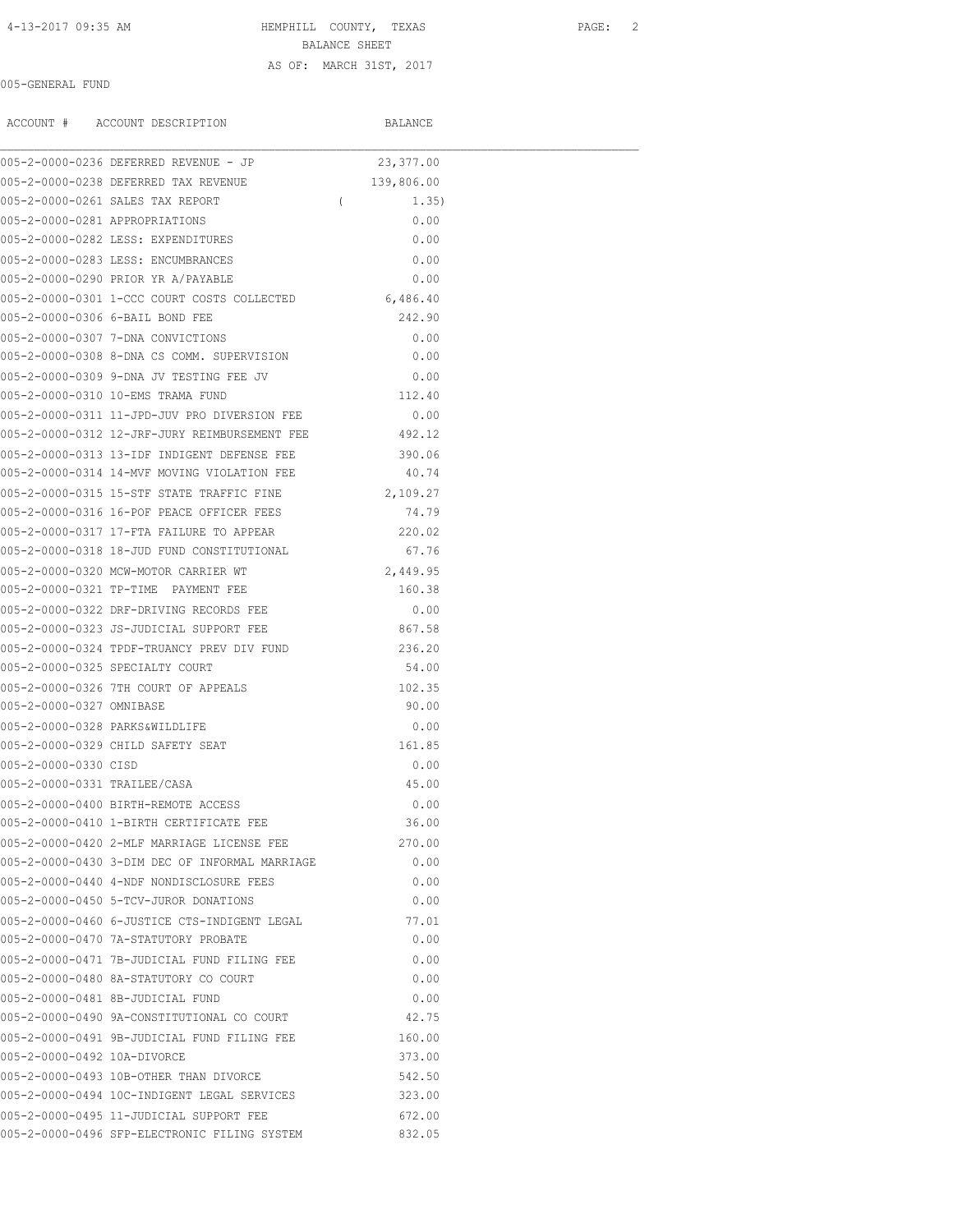| 4-13-2017 09:35 AM |  |  |
|--------------------|--|--|
|--------------------|--|--|

HEMPHILL COUNTY, TEXAS PAGE: 3

BALANCE SHEET

AS OF: MARCH 31ST, 2017

005-GENERAL FUND

| ACCOUNT # ACCOUNT DESCRIPTION                     | BALANCE       |               |               |
|---------------------------------------------------|---------------|---------------|---------------|
| 005-2-0000-0497 TEXAS HOME VISITING PROGRAM       | 0.00          |               |               |
| 005-2-1510-0221 UNEMPLOYMENT PAYABLE              | 0.00          |               |               |
| 005-2-1520-0221 UNEMPLOYMENT PAYABLE              | 0.00          |               |               |
| 005-2-1530-0221 UNEMPLOYMENT PAYABLE              | 0.00          |               |               |
| 005-2-1540-0221 UNEMPLOYMENT PAYABLE              | 0.00          |               |               |
| 005-2-2410-0221 UNEMPLOYMENT PAYABLE              | 0.00          |               |               |
| 005-2-2500-0221 UNEMPLOYMENT PAYABLE              | 0.00          |               |               |
| 005-2-2550-0221 UNEMPLOYMENT PAYABLE              | 0.00          |               |               |
| 005-2-2560-0221 UNEMPLOYMENT PAYABLE              | 0.00          |               |               |
| 005-2-3500-0221 UNEMPLOYMENT PAYABLE              | 0.00          |               |               |
| 005-2-3600-0221 UNEMPLOYMENT PAYABLE              | 0.00          |               |               |
| 005-2-7001-0221 UNEMPLOYMENT PAYABLE              | 0.00          |               |               |
| TOTAL LIABILITIES                                 |               | 412,922.55    |               |
| EOUITY                                            |               |               |               |
| ======                                            |               |               |               |
| 005-3-0000-0301 CURRENT FUND BALANCE              | 16,484,132.07 |               |               |
| 005-3-0000-0302 BUDGETED FUND BALANCE             | 0.00          |               |               |
| TOTAL BEGINNING EQUITY                            | 16,484,132.07 |               |               |
| TOTAL REVENUE                                     | 5,435,593.05  |               |               |
| TOTAL EXPENSES                                    | 2,494,643.96  |               |               |
| TOTAL REVENUE OVER/(UNDER) EXPENSES 2,940,949.09  |               |               |               |
| TOTAL EQUITY & REV. OVER/(UNDER) EXP.             |               | 19,425,081.16 |               |
| TOTAL LIABILITIES, EQUITY & REV.OVER/(UNDER) EXP. |               |               | 19,838,003.71 |
|                                                   |               |               |               |

==============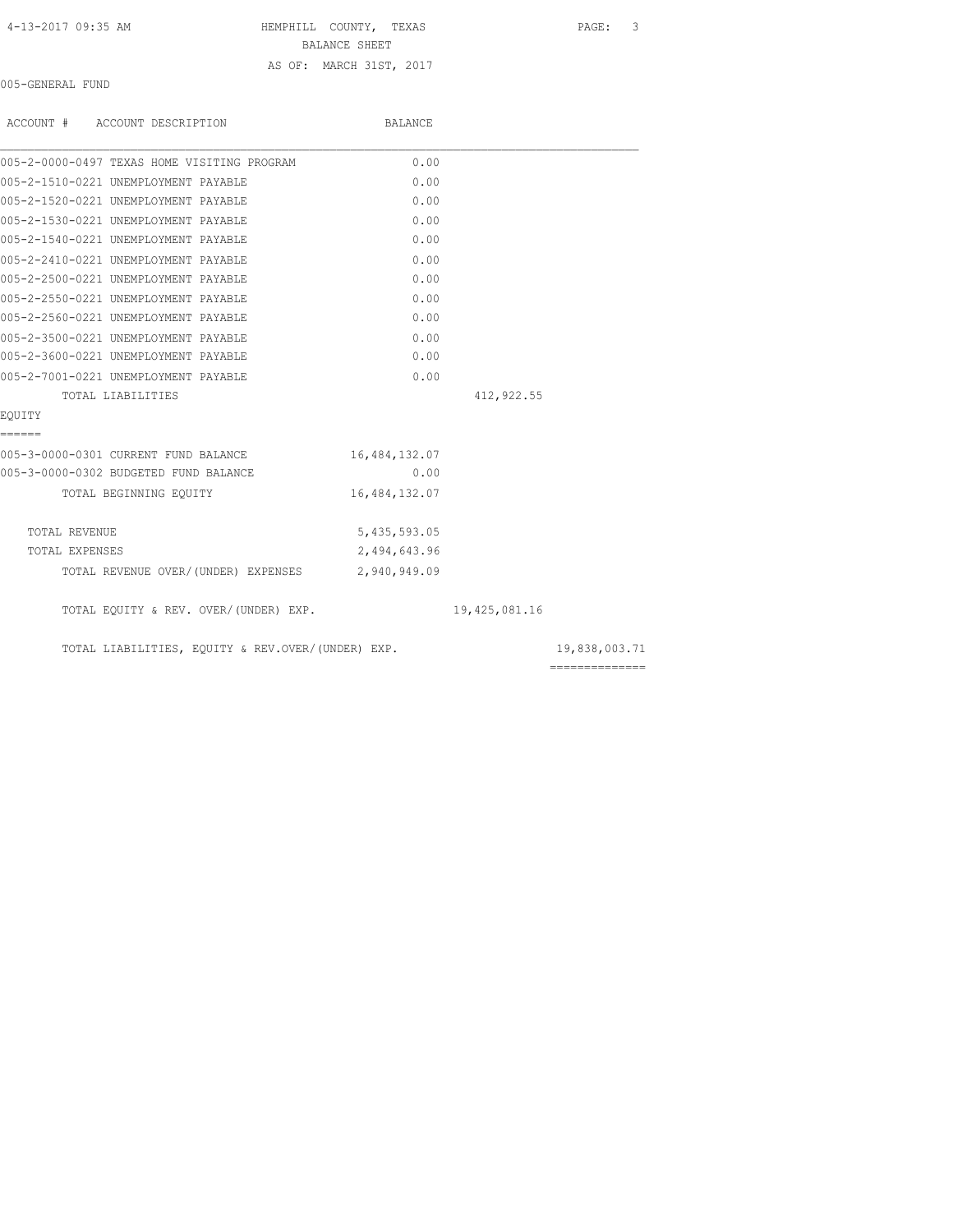| BALANCE SHEET                                     |          |          |                 |
|---------------------------------------------------|----------|----------|-----------------|
| AS OF: MARCH 31ST, 2017                           |          |          |                 |
| 008-LAW LIBRARY                                   |          |          |                 |
| ACCOUNT # ACCOUNT DESCRIPTION                     | BALANCE  |          |                 |
| ASSETS                                            |          |          |                 |
| ======                                            |          |          |                 |
| 008-1-0000-0101 CLAIM ON POOLED CASH              | 5,829.26 |          |                 |
| 008-1-0000-0102 CASH - LAW LIBRARY                | 0.00     |          |                 |
| 008-1-0000-0191 ESTIMATED REVENUES                | 0.00     |          |                 |
| 008-1-0000-0192 LESS: REVENUES RECEIVED           | 0.00     |          |                 |
|                                                   |          | 5,829.26 |                 |
| TOTAL ASSETS                                      |          |          | 5,829.26        |
|                                                   |          |          | --------------- |
| LIABILITIES                                       |          |          |                 |
| ===========                                       |          |          |                 |
| 008-2-0000-0201 AP POOLED                         | 0.00     |          |                 |
| 008-2-0000-0203 ACOUNTS PAYABLE                   | 0.00     |          |                 |
| 008-2-0000-0222 PAYROLL W/H PAYABLE               | 0.00     |          |                 |
| 008-2-0000-0223 PAYROLL FICA PAYABLE              | 0.00     |          |                 |
| 008-2-0000-0224 PAYROLL RETIREMENT PAYABLE        | 0.00     |          |                 |
| 008-2-0000-0225 PAYROLL INSURANCE PAYABLE         | 0.00     |          |                 |
| 008-2-0000-0281 APPROPRIATIONS                    | 0.00     |          |                 |
| 008-2-0000-0282 LESS: EXPENDITURES                | 0.00     |          |                 |
| 008-2-0000-0283 LESS: ENCUMBRANCES                | 0.00     |          |                 |
| 008-2-0000-0290 PRIOR YEAR PAYABLES               | 0.00     |          |                 |
| TOTAL LIABILITIES                                 |          | 0.00     |                 |
| EQUITY                                            |          |          |                 |
| ======                                            |          |          |                 |
| 008-3-0000-0301 CURRENT FUND BALANCE              | 5,255.26 |          |                 |
| 008-3-0000-0302 BUDGETED FUND BALANCE             | 0.00     |          |                 |
| TOTAL BEGINNING EQUITY                            | 5,255.26 |          |                 |
| TOTAL REVENUE                                     | 1,260.00 |          |                 |
| TOTAL EXPENSES                                    | 686.00   |          |                 |
| TOTAL REVENUE OVER/(UNDER) EXPENSES               | 574.00   |          |                 |
| TOTAL EQUITY & REV. OVER/(UNDER) EXP.             |          | 5,829.26 |                 |
| TOTAL LIABILITIES, EQUITY & REV.OVER/(UNDER) EXP. |          |          | 5,829.26        |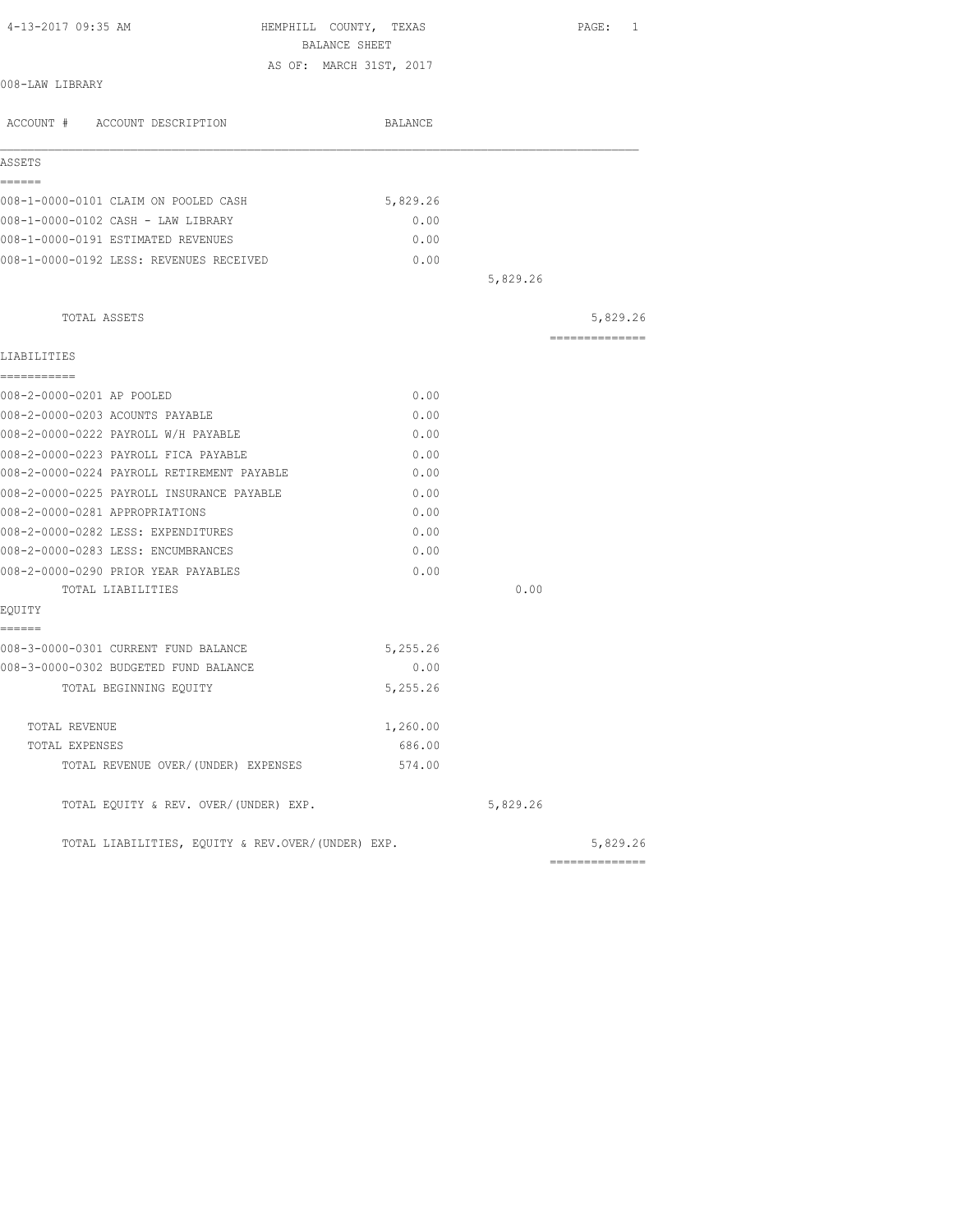| 4-13-2017 09:35 AM                                | HEMPHILL COUNTY, TEXAS<br>BALANCE SHEET |           |                |
|---------------------------------------------------|-----------------------------------------|-----------|----------------|
|                                                   |                                         |           |                |
| 009-SECURITY FEE                                  | AS OF: MARCH 31ST, 2017                 |           |                |
|                                                   |                                         |           |                |
| ACCOUNT # ACCOUNT DESCRIPTION                     | BALANCE                                 |           |                |
| ASSETS                                            |                                         |           |                |
| ------                                            |                                         |           |                |
| 009-1-0000-0101 CLAIM ON POOLED CASH              | 63,657.82                               |           |                |
| 009-1-0000-0102 CASH - COUNTY - SECURITY FEE      | 0.00                                    |           |                |
| 009-1-0000-0191 ESTIMATED REVENUES                | 0.00                                    |           |                |
| 009-1-0000-0192 LESS: REVENUES RECEIVED           | 0.00                                    |           |                |
|                                                   |                                         | 63,657.82 |                |
| TOTAL ASSETS                                      |                                         |           | 63,657.82      |
|                                                   |                                         |           | ============== |
| LIABILITIES<br>===========                        |                                         |           |                |
| 009-2-0000-0201 AP POOLED                         | 0.00                                    |           |                |
| 009-2-0000-0203 ACOUNTS PAYABLE                   | 0.00                                    |           |                |
| 009-2-0000-0222 PAYROLL W/H PAYABLE               | 0.00                                    |           |                |
| 009-2-0000-0223 PAYROLL FICA PAYABLE              | 0.00                                    |           |                |
| 009-2-0000-0224 PAYROLL RETIREMENT PAYABLE        | 0.00                                    |           |                |
| 009-2-0000-0225 PAYROLL INSURANCE PAYABLE         | 0.00                                    |           |                |
| 009-2-0000-0281 APPROPRIATIONS                    | 0.00                                    |           |                |
| 009-2-0000-0282 LESS: EXPENDITURES                | 0.00                                    |           |                |
| 009-2-0000-0283 LESS: ENCUMBRANCES                | 0.00                                    |           |                |
| 009-2-0000-0290 PRIOR YR A/PAYABLE                | 0.00                                    |           |                |
| TOTAL LIABILITIES                                 |                                         | 0.00      |                |
| EQUITY                                            |                                         |           |                |
| ======<br>009-3-0000-0301 CURRENT FUND BALANCE    | 62,060.38                               |           |                |
| 009-3-0000-0302 BUDGETED FUND BALANCE             | 0.00                                    |           |                |
| TOTAL BEGINNING EQUITY                            | 62,060.38                               |           |                |
| TOTAL REVENUE                                     | 1,597.44                                |           |                |
| TOTAL EXPENSES                                    | 0.00                                    |           |                |
| TOTAL REVENUE OVER/(UNDER) EXPENSES               | 1,597.44                                |           |                |
| TOTAL EQUITY & REV. OVER/(UNDER) EXP.             |                                         | 63,657.82 |                |
| TOTAL LIABILITIES, EQUITY & REV.OVER/(UNDER) EXP. |                                         |           | 63,657.82      |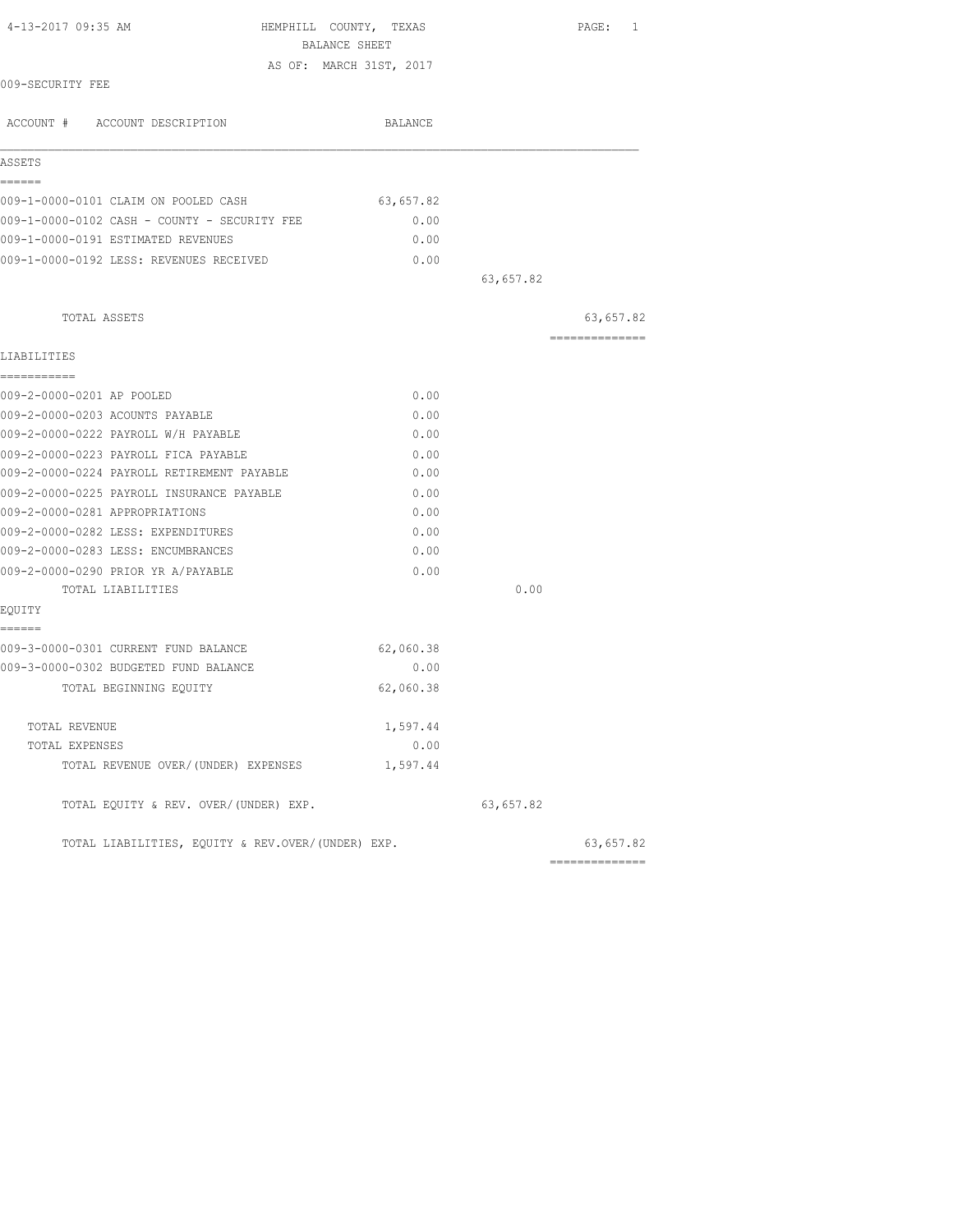| 4-13-2017 09:35 AM                                | HEMPHILL COUNTY, TEXAS<br>BALANCE SHEET |             | PAGE: 1                        |
|---------------------------------------------------|-----------------------------------------|-------------|--------------------------------|
|                                                   | AS OF: MARCH 31ST, 2017                 |             |                                |
| 010-AIRPORT                                       |                                         |             |                                |
| ACCOUNT # ACCOUNT DESCRIPTION                     | BALANCE                                 |             |                                |
| ASSETS                                            |                                         |             |                                |
| ======<br>010-1-0000-0102 CASH - AIRPORT          | 332, 201.43                             |             |                                |
| 010-1-0000-0104 AIRPORT PREPAID INSURANCE         | 0.00                                    |             |                                |
| 010-1-0000-0110 INVESTED CASH/YR 2000             | 0.00                                    |             |                                |
| 010-1-0000-0111 INVESTED CASH/AIRPORT             | 0.00                                    |             |                                |
| 010-1-0000-0191 ESTIMATED REVENUES                | 0.00                                    |             |                                |
| 010-1-0000-0192 LESS: REVENUES RECEIVED           | 0.00                                    |             |                                |
|                                                   |                                         | 332, 201.43 |                                |
| TOTAL ASSETS                                      |                                         |             |                                |
|                                                   |                                         |             | 332, 201.43<br>==============  |
| LIABILITIES                                       |                                         |             |                                |
| -----------                                       |                                         |             |                                |
| 010-2-0000-0203 ACCOUNTS PAYABLE                  | 0.00                                    |             |                                |
| 010-2-0000-0222 PAYROLL W/H PAYABLE               | 0.00                                    |             |                                |
| 010-2-0000-0223 PAYROLL FICA PAYABLE              | 0.00                                    |             |                                |
| 010-2-0000-0224 PAYROLL RETIREMENT PAYABLE        | 0.00                                    |             |                                |
| 010-2-0000-0225 PAYROLL INSURANCE PAYABLE         | 0.00                                    |             |                                |
| 010-2-0000-0235 DUE TO GENERAL FUND               | 0.00                                    |             |                                |
| 010-2-0000-0281 APPROPRIATIONS                    | 0.00                                    |             |                                |
| 010-2-0000-0282 LESS: EXPENDITURES                | 0.00                                    |             |                                |
| 010-2-0000-0283 LESS: ENCUMBRANCES                | 0.00                                    |             |                                |
| 010-2-0000-0290 PRIOR YR A/PAYABLE                | 50,000.00)<br>$\left($                  |             |                                |
| TOTAL LIABILITIES<br>EQUITY                       | $\left($                                | 50,000.00)  |                                |
| ======                                            |                                         |             |                                |
| 010-3-0000-0301 CURRENT FUND BALANCE              | 347,259.19                              |             |                                |
| 010-3-0000-0302 BUDGETED FUND BALANCE             | 0.00                                    |             |                                |
| TOTAL BEGINNING EQUITY                            | 347,259.19                              |             |                                |
| TOTAL REVENUE                                     | 131, 215.29                             |             |                                |
| TOTAL EXPENSES                                    | 96,273.05                               |             |                                |
| TOTAL REVENUE OVER/(UNDER) EXPENSES               | 34, 942.24                              |             |                                |
| TOTAL EQUITY & REV. OVER/(UNDER) EXP.             |                                         | 382, 201.43 |                                |
| TOTAL LIABILITIES, EQUITY & REV.OVER/(UNDER) EXP. |                                         |             | 332, 201.43<br>--------------- |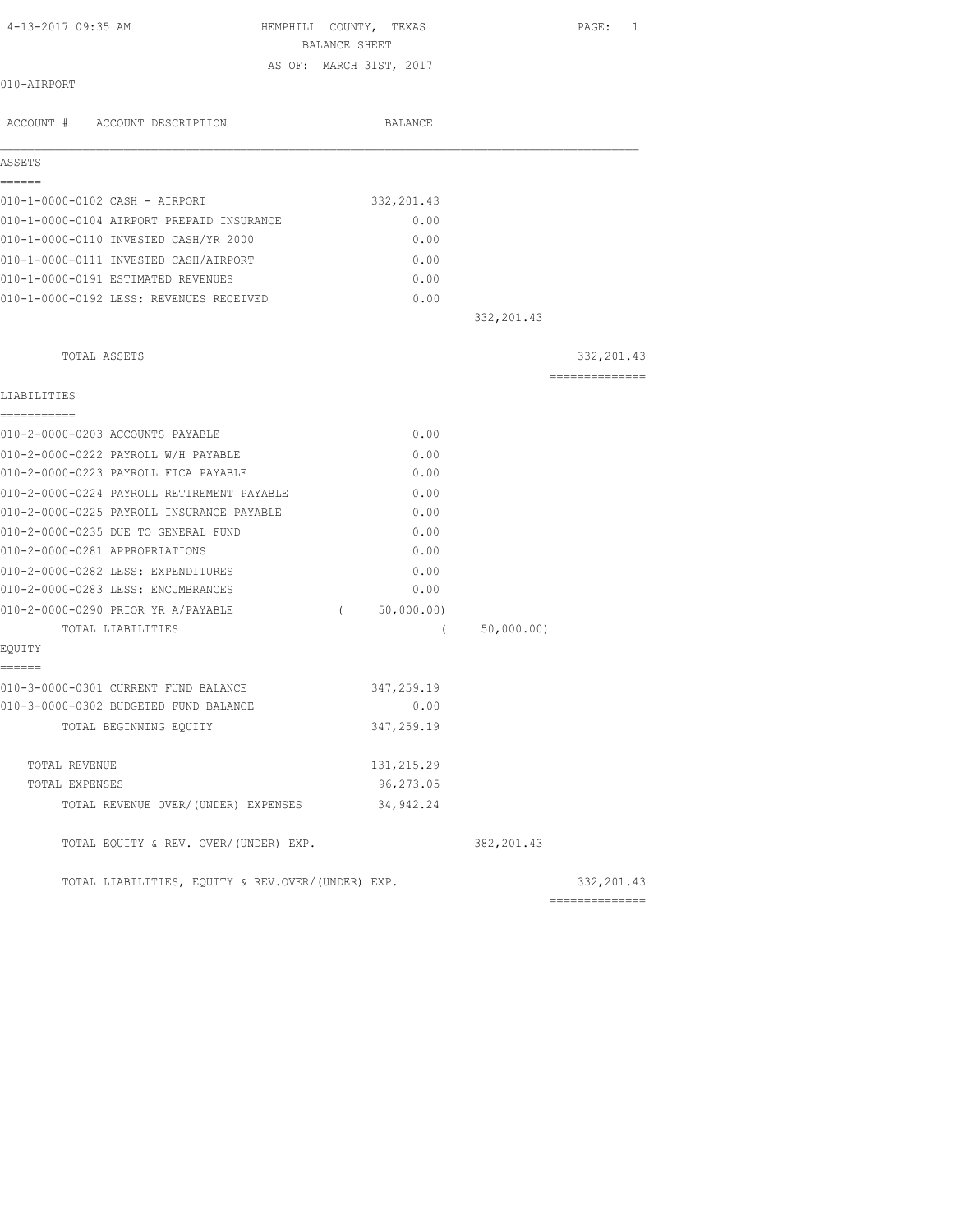| 4-13-2017 09:35 AM                             | HEMPHILL COUNTY, TEXAS<br>BALANCE SHEET |              |              | PAGE: 1        |
|------------------------------------------------|-----------------------------------------|--------------|--------------|----------------|
|                                                | AS OF: MARCH 31ST, 2017                 |              |              |                |
| 011-ROAD & BRIDGE PCT 1                        |                                         |              |              |                |
|                                                |                                         |              |              |                |
| ACCOUNT # ACCOUNT DESCRIPTION                  |                                         | BALANCE      |              |                |
|                                                |                                         |              |              |                |
| ASSETS                                         |                                         |              |              |                |
| ======<br>011-1-0000-0101 CLAIM ON POOLED CASH |                                         | 1,079,900.29 |              |                |
| 011-1-0000-0102 CASH - ROAD & BRIDGE PCT 1     |                                         | 0.00         |              |                |
| 011-1-0000-0104 PCT 1 PREPAID INSURANCE        |                                         | 432.12       |              |                |
| 011-1-0000-0110 INVESTMENTS                    |                                         | 0.00         |              |                |
| 011-1-0000-0118 PROPERTY TAX RECEIVABLE        |                                         | 12,401.95    |              |                |
| 011-1-0000-0121 ALLOWANCE FOR BAD DEBT         | $\sqrt{2}$                              | 4,464.78)    |              |                |
| 011-1-0000-0191 ESTIMATED REVENUES             |                                         | 0.00         |              |                |
| 011-1-0000-0192 LESS: REVENUES RECEIVED        |                                         | 0.00         |              |                |
|                                                |                                         |              | 1,088,269.58 |                |
|                                                |                                         |              |              |                |
| TOTAL ASSETS                                   |                                         |              |              | 1,088,269.58   |
|                                                |                                         |              |              | ============== |
| LIABILITIES                                    |                                         |              |              |                |
| 011-2-0000-0201 AP POOLED                      | $\left($                                | 149.27)      |              |                |
| 011-2-0000-0203 ACOUNTS PAYABLE                |                                         | 0.00         |              |                |
| 011-2-0000-0211 DUE FROM OTHER FUNDS           |                                         | 0.00         |              |                |
| 011-2-0000-0220 DEFERRED COMPENSATION          |                                         | 0.00         |              |                |
| 011-2-0000-0222 WITHHOLDING PAYABLE            |                                         | 0.00         |              |                |
| 011-2-0000-0223 FICA PAYABLE                   |                                         | 0.00         |              |                |
| 011-2-0000-0224 RETIREMENT PAYABLE             |                                         | 0.00         |              |                |
| 011-2-0000-0225 INSURANCE PAYABLE              |                                         | 18.60        |              |                |
| 011-2-0000-0226 CAFE PLAN PAYABLE              | $\left($                                | 255.84)      |              |                |
| 011-2-0000-0228 VALIC PAYABLE                  |                                         | 0.00         |              |                |
| 011-2-0000-0230 DEFERRED REVENUE               |                                         | 7,143.68     |              |                |
| 011-2-0000-0281 APPROPRIATIONS                 |                                         | 0.00         |              |                |
| 011-2-0000-0282 LESS: EXPENDITURES             |                                         | 0.00         |              |                |
| 011-2-0000-0283 LESS: ENCUMBRANCES             |                                         | 0.00         |              |                |
| 011-2-0000-0290 PRIOR YR A/PAYABLE             |                                         | 0.00         |              |                |
| 011-2-4011-0221 UNEMPLOYMENT PAYABLE           |                                         | 0.00         |              |                |
| TOTAL LIABILITIES                              |                                         |              | 6,757.17     |                |
| EQUITY<br>======                               |                                         |              |              |                |
| 011-3-0000-0301 CURRENT FUND BALANCE           |                                         | 917,596.97   |              |                |
| 011-3-0000-0302 BUDGETED FUND BALANCE          |                                         | 0.00         |              |                |
| TOTAL BEGINNING EOUITY                         |                                         | 917,596.97   |              |                |
| TOTAL REVENUE                                  |                                         | 301,846.52   |              |                |
| TOTAL EXPENSES                                 |                                         | 137,931.08   |              |                |
| TOTAL REVENUE OVER/(UNDER) EXPENSES            |                                         | 163, 915.44  |              |                |
|                                                |                                         |              |              |                |
| TOTAL EQUITY & REV. OVER/(UNDER) EXP.          |                                         |              | 1,081,512.41 |                |
|                                                |                                         |              |              |                |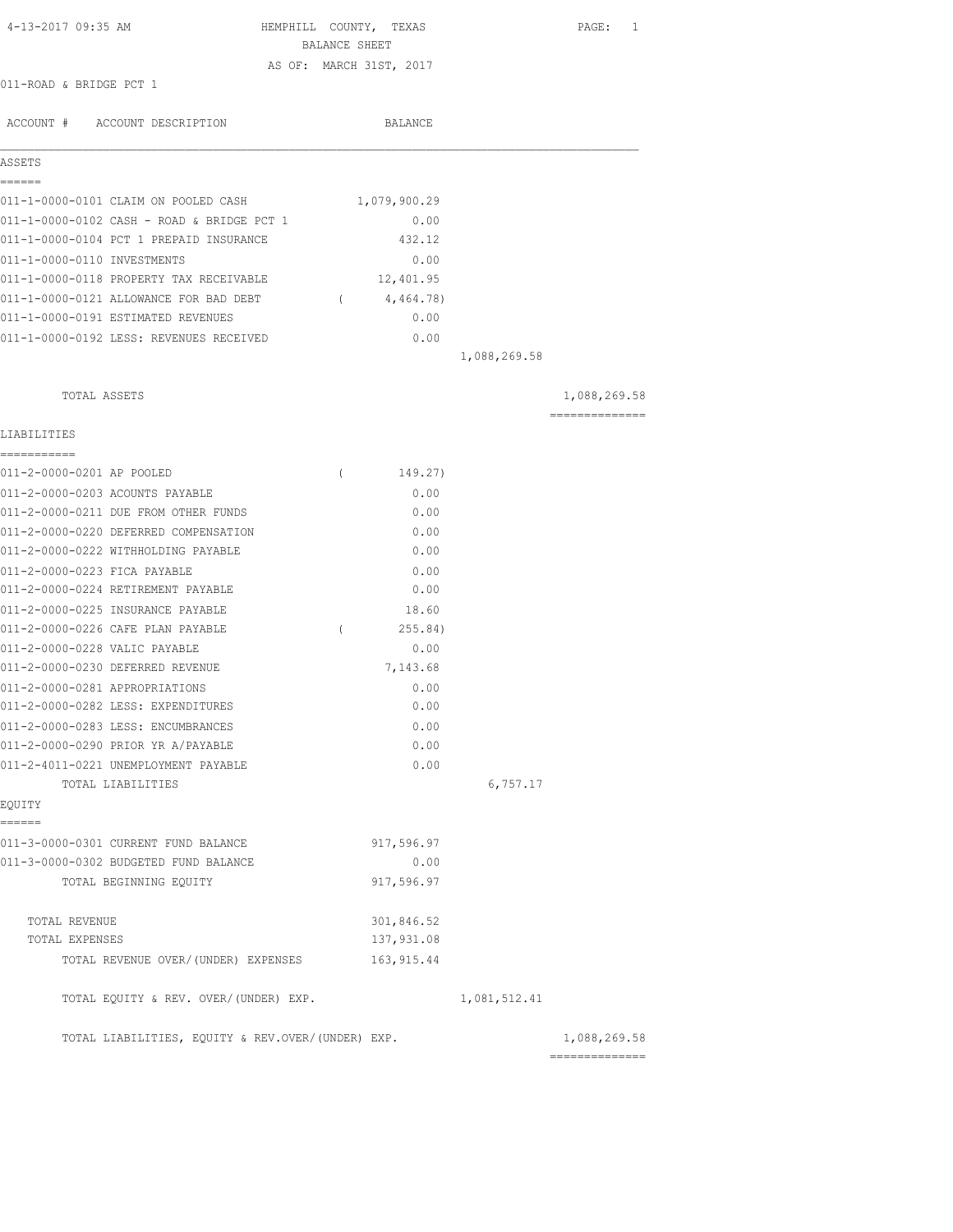| 4-13-2017 09:35 AM                                                 | HEMPHILL COUNTY, TEXAS<br>BALANCE SHEET | PAGE: 1        |
|--------------------------------------------------------------------|-----------------------------------------|----------------|
| 012-ROAD & BRIDGE PCT 2                                            | AS OF: MARCH 31ST, 2017                 |                |
|                                                                    |                                         |                |
| ACCOUNT # ACCOUNT DESCRIPTION                                      | <b>BALANCE</b>                          |                |
| ASSETS                                                             |                                         |                |
| ======<br>012-1-0000-0101 CLAIM ON POOLED CASH                     | 1,446,884.19                            |                |
| 012-1-0000-0102 CASH - ROAD & BRIDGE PCT 2                         | 0.00                                    |                |
| 012-1-0000-0104 PCT 2 PREPAID INSURANCE                            | 432.12                                  |                |
| 012-1-0000-0110 INVESTMENTS                                        | 0.00                                    |                |
| 012-1-0000-0118 PROPERTY TAX RECEIVABLE                            | 13,110.63                               |                |
| 012-1-0000-0121 ALLOWANCE FOR BAD DEBT                             | 4,719.91)<br>$\sqrt{2}$                 |                |
| 012-1-0000-0191 ESTIMATED REVENUES                                 | 0.00                                    |                |
| 012-1-0000-0192 LESS: REVENUES RECEIVED                            | 0.00                                    |                |
|                                                                    |                                         | 1,455,707.03   |
| TOTAL ASSETS                                                       |                                         | 1,455,707.03   |
| LIABILITIES                                                        |                                         | ============== |
|                                                                    |                                         |                |
| 012-2-0000-0201 AP POOLED                                          | 0.00                                    |                |
| 012-2-0000-0203 ACOUNTS PAYABLE                                    | 0.00                                    |                |
| 012-2-0000-0211 DUE FROM OTHER FUNDS                               | 0.00                                    |                |
| 012-2-0000-0220 DEFERRED COMPENSATION                              | 0.00                                    |                |
| 012-2-0000-0222 WITHHOLDING PAYABLE                                | 0.00                                    |                |
| 012-2-0000-0223 FICA PAYABLE<br>012-2-0000-0224 RETIREMENT PAYABLE | 0.00<br>0.00                            |                |
| 012-2-0000-0225 INSURANCE PAYABLE                                  | 13.74)                                  |                |
| 012-2-0000-0226 CAFE PLAN PAYABLE                                  | $\left($<br>245.96)                     |                |
| 012-2-0000-0227 LEVY PAYABLE                                       | 598.00                                  |                |
| 012-2-0000-0228 VAL DEF                                            | 0.00                                    |                |
| 012-2-0000-0230 DEFERRED REVENUE                                   | 7,551.89                                |                |
| 012-2-0000-0281 APPROPRIATIONS                                     | 0.00                                    |                |
| 012-2-0000-0282 LESS: EXPENDITURES                                 | 0.00                                    |                |
| 012-2-0000-0283 LESS: ENCUMBRANCES                                 | 0.00                                    |                |
| 012-2-0000-0290 PRIOR YR A/PAYABLE                                 | 0.00                                    |                |
| 012-2-4012-0221 UNEMPLOYMENT PAYABLE                               | 0.00                                    |                |
| TOTAL LIABILITIES                                                  |                                         | 7,890.19       |
| EQUITY                                                             |                                         |                |
| ======                                                             |                                         |                |
| 012-3-0000-0301 CURRENT FUND BALANCE                               | 1,253,097.66                            |                |
| 012-3-0000-0302 BUDGETED FUND BALANCE                              | 0.00                                    |                |
| TOTAL BEGINNING EQUITY                                             | 1,253,097.66                            |                |
| TOTAL REVENUE                                                      | 319,942.49                              |                |
| TOTAL EXPENSES                                                     | 125, 223.31                             |                |
| TOTAL REVENUE OVER/(UNDER) EXPENSES                                | 194,719.18                              |                |
| TOTAL EQUITY & REV. OVER/(UNDER) EXP.                              |                                         | 1,447,816.84   |
| TOTAL LIABILITIES, EQUITY & REV.OVER/(UNDER) EXP.                  |                                         | 1,455,707.03   |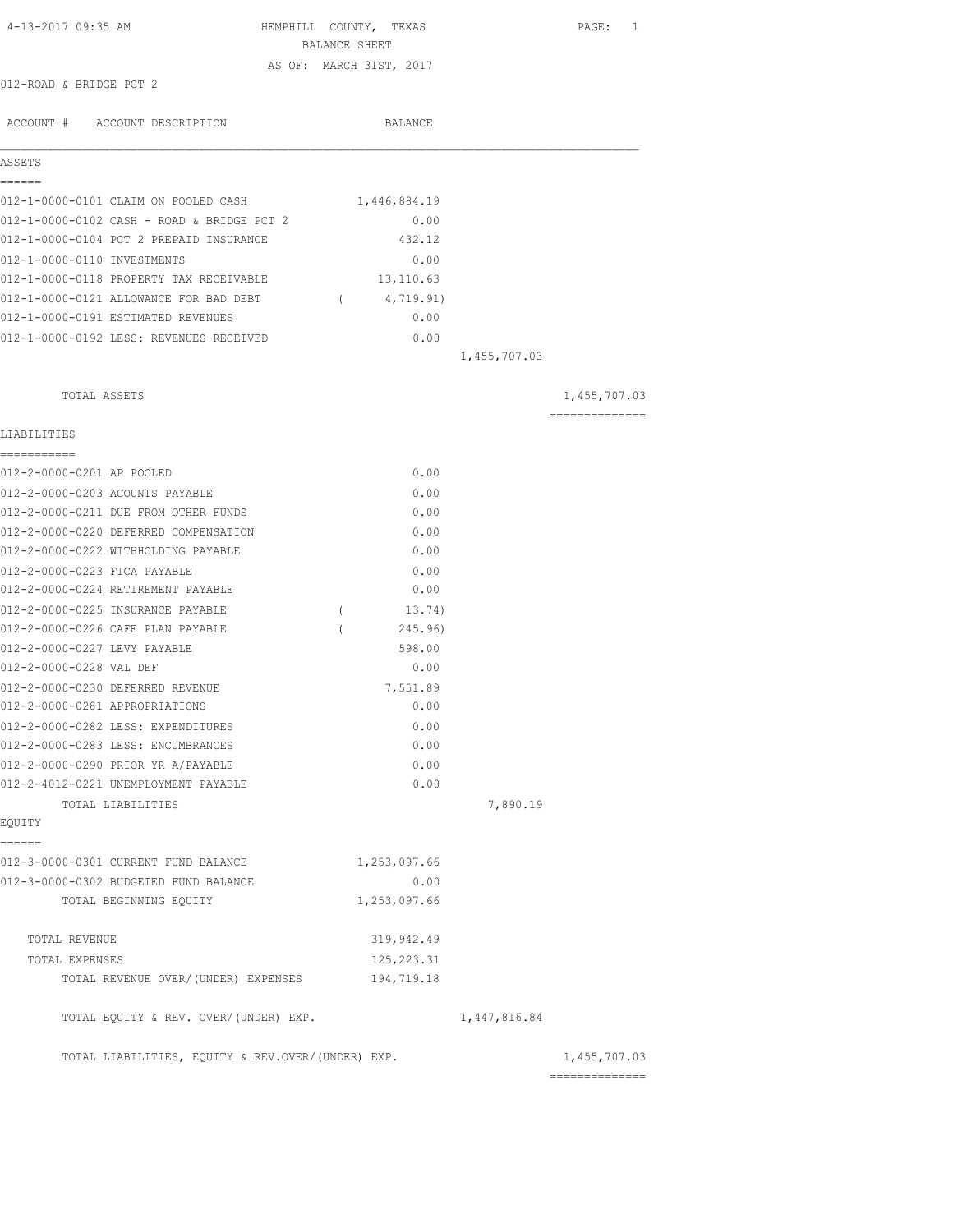| 4-13-2017 09:35 AM                                                  | HEMPHILL COUNTY, TEXAS |                         |              | $\mathtt{PAGE}$ :<br>1 |
|---------------------------------------------------------------------|------------------------|-------------------------|--------------|------------------------|
|                                                                     | BALANCE SHEET          | AS OF: MARCH 31ST, 2017 |              |                        |
| 013-ROAD & BRIDGE PCT 3                                             |                        |                         |              |                        |
|                                                                     |                        |                         |              |                        |
| ACCOUNT # ACCOUNT DESCRIPTION                                       |                        | BALANCE                 |              |                        |
| ASSETS                                                              |                        |                         |              |                        |
| ------<br>013-1-0000-0101 CLAIM ON POOLED CASH                      |                        | 1,418,253.44            |              |                        |
| 013-1-0000-0102 CASH - ROAD & BRIDGE PCT 3                          |                        | 0.00                    |              |                        |
| 013-1-0000-0104 PCT 3 PREPAID INSURANCE                             |                        | 720.20                  |              |                        |
| 013-1-0000-0110 INVESTMENTS                                         |                        | 0.00                    |              |                        |
| 013-1-0000-0118 PROPERTY TAX RECEIVABLE                             |                        | 23,386.53               |              |                        |
| 013-1-0000-0121 ALLOWANCE FOR BAD DEBT                              |                        | (8, 419.29)             |              |                        |
| 013-1-0000-0191 ESTIMATED REVENUES                                  |                        | 0.00                    |              |                        |
| 013-1-0000-0192 LESS: REVENUES RECEIVED                             |                        | 0.00                    |              |                        |
|                                                                     |                        |                         | 1,433,940.88 |                        |
| TOTAL ASSETS                                                        |                        |                         |              | 1,433,940.88           |
| LIABILITIES                                                         |                        |                         |              | ==============         |
| ___________                                                         |                        |                         |              |                        |
| 013-2-0000-0201 AP POOLED                                           |                        | 0.00                    |              |                        |
| 013-2-0000-0203 ACOUNTS PAYABLE                                     |                        | 70,045.74               |              |                        |
| 013-2-0000-0211 DUE FROM OTHER FUNDS                                |                        | 0.00                    |              |                        |
| 013-2-0000-0222 WITHHOLDING PAYABLE<br>013-2-0000-0223 FICA PAYABLE |                        | 0.00<br>0.00            |              |                        |
| 013-2-0000-0224 RETIREMENT PAYABLE                                  |                        | 0.00                    |              |                        |
| 013-2-0000-0225 INSURANCE PAYABLE                                   | $\left($               | 48.69)                  |              |                        |
| 013-2-0000-0226 CAFE PLAN PAYABLE                                   |                        | 577.10                  |              |                        |
| 013-2-0000-0227 LEVY PAYABLE                                        |                        | 0.00                    |              |                        |
| 013-2-0000-0230 DEFERRED REVENUE                                    |                        | 13,470.93               |              |                        |
| 013-2-0000-0281 APPROPRIATIONS                                      |                        | 0.00                    |              |                        |
| 013-2-0000-0282 LESS: EXPENDITURES                                  |                        | 0.00                    |              |                        |
| 013-2-0000-0283 LESS: ENCUMBRANCES                                  |                        | 0.00                    |              |                        |
| 013-2-0000-0290 PRIOR YR A/PAYABLE                                  |                        | 0.00                    |              |                        |
| 013-2-4013-0221 UNEMPLOYMENT PAYABLE                                |                        | 0.00                    |              |                        |
| TOTAL LIABILITIES                                                   |                        |                         | 84,045.08    |                        |
| EQUITY                                                              |                        |                         |              |                        |
| ======<br>013-3-0000-0301 CURRENT FUND BALANCE                      |                        | 996, 771.13             |              |                        |
| 013-3-0000-0302 BUDGETED FUND BALANCE                               |                        | 0.00                    |              |                        |
| TOTAL BEGINNING EQUITY                                              |                        | 996, 771.13             |              |                        |
| TOTAL REVENUE                                                       |                        | 639,485.00              |              |                        |
| TOTAL EXPENSES                                                      |                        | 286, 360. 33            |              |                        |
| TOTAL REVENUE OVER/(UNDER) EXPENSES                                 |                        | 353, 124.67             |              |                        |
| TOTAL EQUITY & REV. OVER/(UNDER) EXP.                               |                        |                         | 1,349,895.80 |                        |
| TOTAL LIABILITIES, EQUITY & REV.OVER/(UNDER) EXP.                   |                        |                         |              | 1,433,940.88           |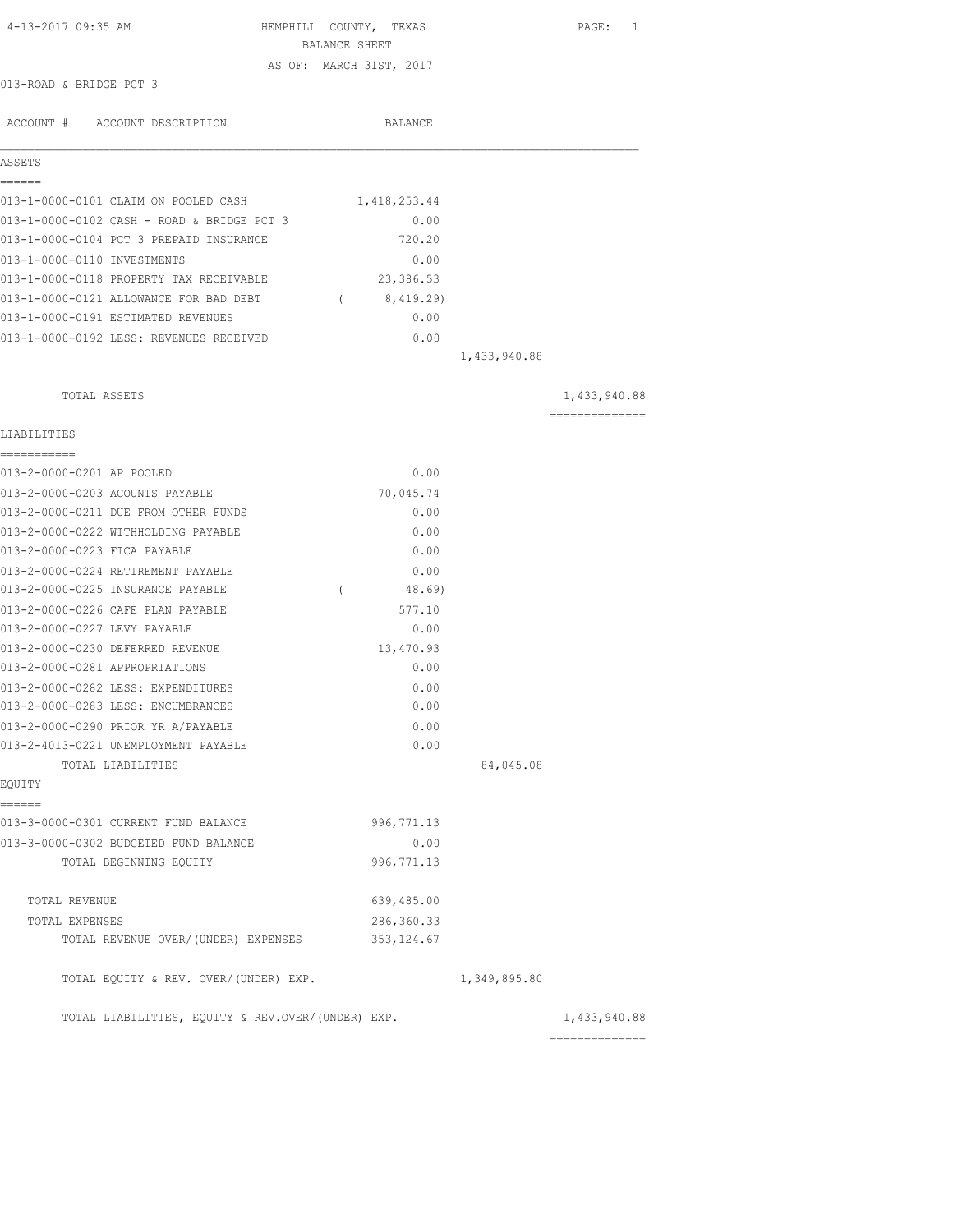| 4-13-2017 09:35 AM                                | HEMPHILL COUNTY, TEXAS<br>BALANCE SHEET |              | PAGE: 1        |
|---------------------------------------------------|-----------------------------------------|--------------|----------------|
|                                                   | AS OF: MARCH 31ST, 2017                 |              |                |
| 014-ROAD & BRIDGE PCT 4                           |                                         |              |                |
|                                                   |                                         |              |                |
| ACCOUNT # ACCOUNT DESCRIPTION                     | BALANCE                                 |              |                |
| ASSETS                                            |                                         |              |                |
| ------                                            |                                         |              |                |
| 014-1-0000-0101 CLAIM ON POOLED CASH              | 1,432,975.05                            |              |                |
| 014-1-0000-0102 CASH - ROAD & BRIDGE PCT 4        | 0.00                                    |              |                |
| 014-1-0000-0104 PCT 4 PREPAID INSURANCE           | 720.20                                  |              |                |
| 014-1-0000-0110 INVESTMENTS                       | 0.00                                    |              |                |
| 014-1-0000-0118 PROPERTY TAX RECEIVABLE           | 21,969.17                               |              |                |
| 014-1-0000-0121 ALLOWANCE FOR BAD DEBT            | (7, 909.03)                             |              |                |
| 014-1-0000-0191 ESTIMATED REVENUES                | 0.00                                    |              |                |
| 014-1-0000-0192 LESS: REVENUES RECEIVED           | 0.00                                    |              |                |
|                                                   |                                         | 1,447,755.39 |                |
| TOTAL ASSETS                                      |                                         |              | 1,447,755.39   |
|                                                   |                                         |              | ============== |
| LIABILITIES                                       |                                         |              |                |
| ___________<br>014-2-0000-0201 AP POOLED          | 0.00                                    |              |                |
| 014-2-0000-0203 ACOUNTS PAYABLE                   | 156,395.62                              |              |                |
| 014-2-0000-0211 DUE FROM OTHER FUNDS              | 0.00                                    |              |                |
| 014-2-0000-0222 WITHHOLDING PAYABLE               | 0.00                                    |              |                |
| 014-2-0000-0223 FICA PAYABLE                      | 0.00                                    |              |                |
| 014-2-0000-0224 RETIREMENT PAYABLE                | 0.00                                    |              |                |
| 014-2-0000-0225 INSURANCE PAYABLE                 | 8.63                                    |              |                |
| 014-2-0000-0226 CAFE PLAN PAYABLE                 | 0.00                                    |              |                |
| 014-2-0000-0227 LEVY PAYABLE                      | 0.00                                    |              |                |
| 014-2-0000-0230 DEFERRED REVENUE                  | 12,654.51                               |              |                |
| 014-2-0000-0281 APPROPRIATIONS                    | 0.00                                    |              |                |
| 014-2-0000-0282 LESS: EXPENDITURES                | 0.00                                    |              |                |
| 014-2-0000-0283 LESS: ENCUMBRANCES                | 0.00                                    |              |                |
| 014-2-0000-0290 PRIOR YR A/PAYABLE                | 0.00                                    |              |                |
| 014-2-4014-0221 UNEMPLOYMENT PAYABLE              | 0.00                                    |              |                |
| TOTAL LIABILITIES                                 |                                         | 169,058.76   |                |
| EQUITY                                            |                                         |              |                |
| ------<br>014-3-0000-0301 CURRENT FUND BALANCE    | 957, 774.15                             |              |                |
| 014-3-0000-0302 BUDGETED FUND BALANCE             | 0.00                                    |              |                |
| TOTAL BEGINNING EQUITY                            | 957, 774.15                             |              |                |
|                                                   |                                         |              |                |
| TOTAL REVENUE                                     | 578, 112.76                             |              |                |
| TOTAL EXPENSES                                    | 257,190.28                              |              |                |
| TOTAL REVENUE OVER/(UNDER) EXPENSES               | 320, 922.48                             |              |                |
| TOTAL EQUITY & REV. OVER/(UNDER) EXP.             |                                         | 1,278,696.63 |                |
| TOTAL LIABILITIES, EQUITY & REV.OVER/(UNDER) EXP. |                                         |              | 1,447,755.39   |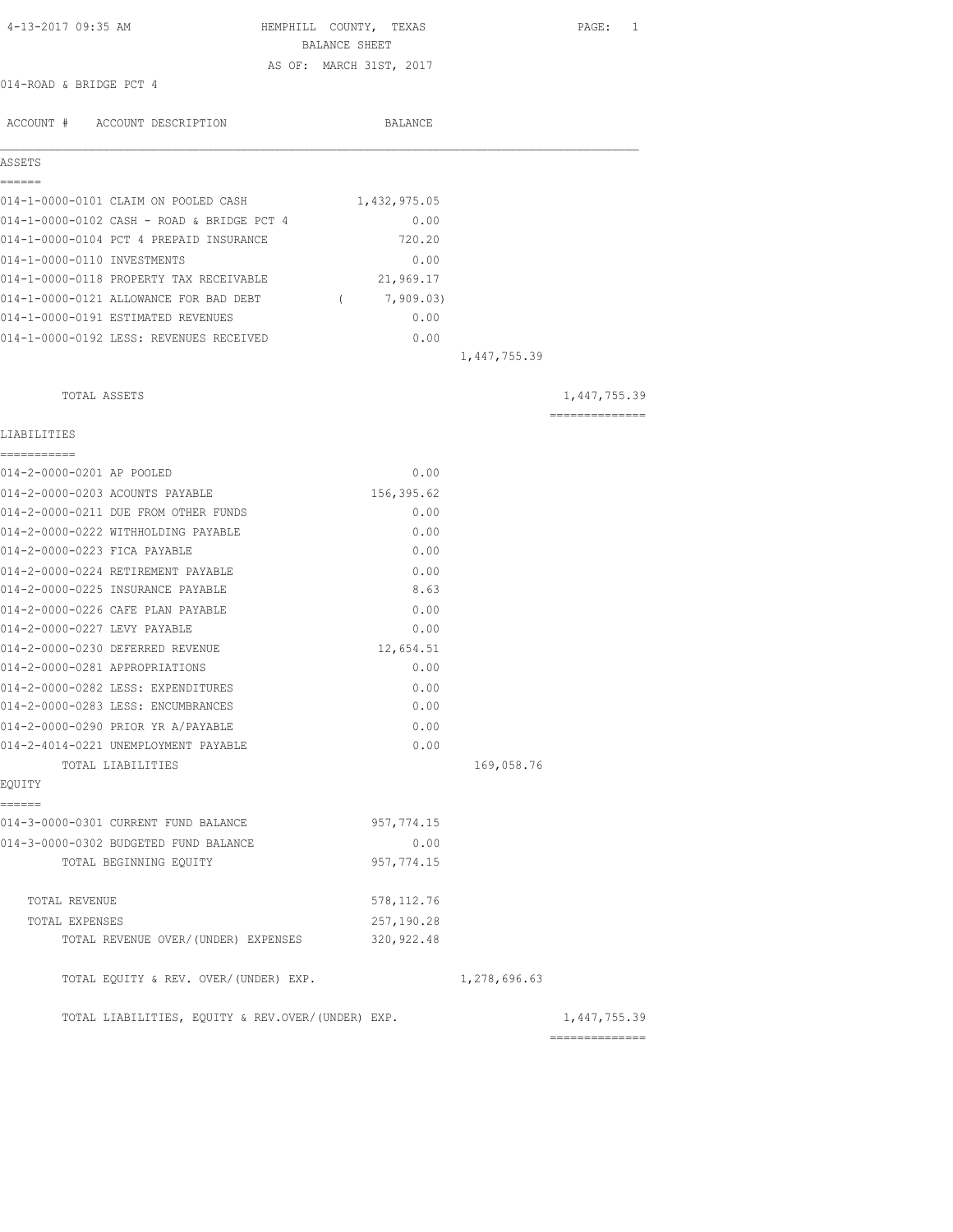| 4-13-2017 09:35 AM<br>HEMPHILL COUNTY, TEXAS      |           |            | PAGE: 1        |
|---------------------------------------------------|-----------|------------|----------------|
| BALANCE SHEET                                     |           |            |                |
| AS OF: MARCH 31ST, 2017                           |           |            |                |
| 022-CO RECORDS PRESERVATION                       |           |            |                |
| ACCOUNT # ACCOUNT DESCRIPTION                     | BALANCE   |            |                |
| ASSETS                                            |           |            |                |
| ------                                            |           |            |                |
| 022-1-0000-0101 CLAIM ON POOLED CASH              | 64,924.71 |            |                |
| 022-1-0000-0102 CASH - COUNTY-RECORDS PRESERVA    | 0.00      |            |                |
| 022-1-0000-0191 ESTIMATED REVENUES                | 0.00      |            |                |
| 022-1-0000-0192 LESS: REVENUES RECEIVED           | 0.00      |            |                |
|                                                   |           | 64,924.71  |                |
| TOTAL ASSETS                                      |           |            | 64,924.71      |
|                                                   |           |            | ============== |
| LIABILITIES<br>-----------                        |           |            |                |
| 022-2-0000-0201 AP POOLED                         | 0.00      |            |                |
| 022-2-0000-0203 ACOUNTS PAYABLE                   | 0.00      |            |                |
| 022-2-0000-0222 PAYROLL W/H PAYABLE               | 0.00      |            |                |
| 022-2-0000-0223 PAYROLL FICA PAYABLE              | 0.00      |            |                |
| 022-2-0000-0224 PAYROLL RETIREMENT PAYABLE        | 0.00      |            |                |
| 022-2-0000-0225 PAYROLL INSURANCE PAYABLE         | 0.00      |            |                |
| 022-2-0000-0281 APPROPRIATIONS                    | 0.00      |            |                |
| 022-2-0000-0282 LESS: EXPENDITURES                | 0.00      |            |                |
| 022-2-0000-0283 LESS: ENCUMBRANCES                | 0.00      |            |                |
| 022-2-0000-0290 PRIOR YR A/PAYABLE                | 0.00      |            |                |
| TOTAL LIABILITIES                                 |           | 0.00       |                |
| EQUITY                                            |           |            |                |
| ======                                            |           |            |                |
| 022-3-0000-0301 CURRENT FUND BALANCE              | 69,635.82 |            |                |
| 022-3-0000-0302 BUDGETED FUND BALANCE             | 0.00      |            |                |
| TOTAL BEGINNING EQUITY                            | 69,635.82 |            |                |
| TOTAL REVENUE                                     | 2,846.94  |            |                |
| TOTAL EXPENSES                                    | 7,558.05  |            |                |
| TOTAL REVENUE OVER/(UNDER) EXPENSES (4,711.11)    |           |            |                |
| TOTAL EQUITY & REV. OVER/(UNDER) EXP.             |           | 64, 924.71 |                |
| TOTAL LIABILITIES, EQUITY & REV.OVER/(UNDER) EXP. |           |            | 64,924.71      |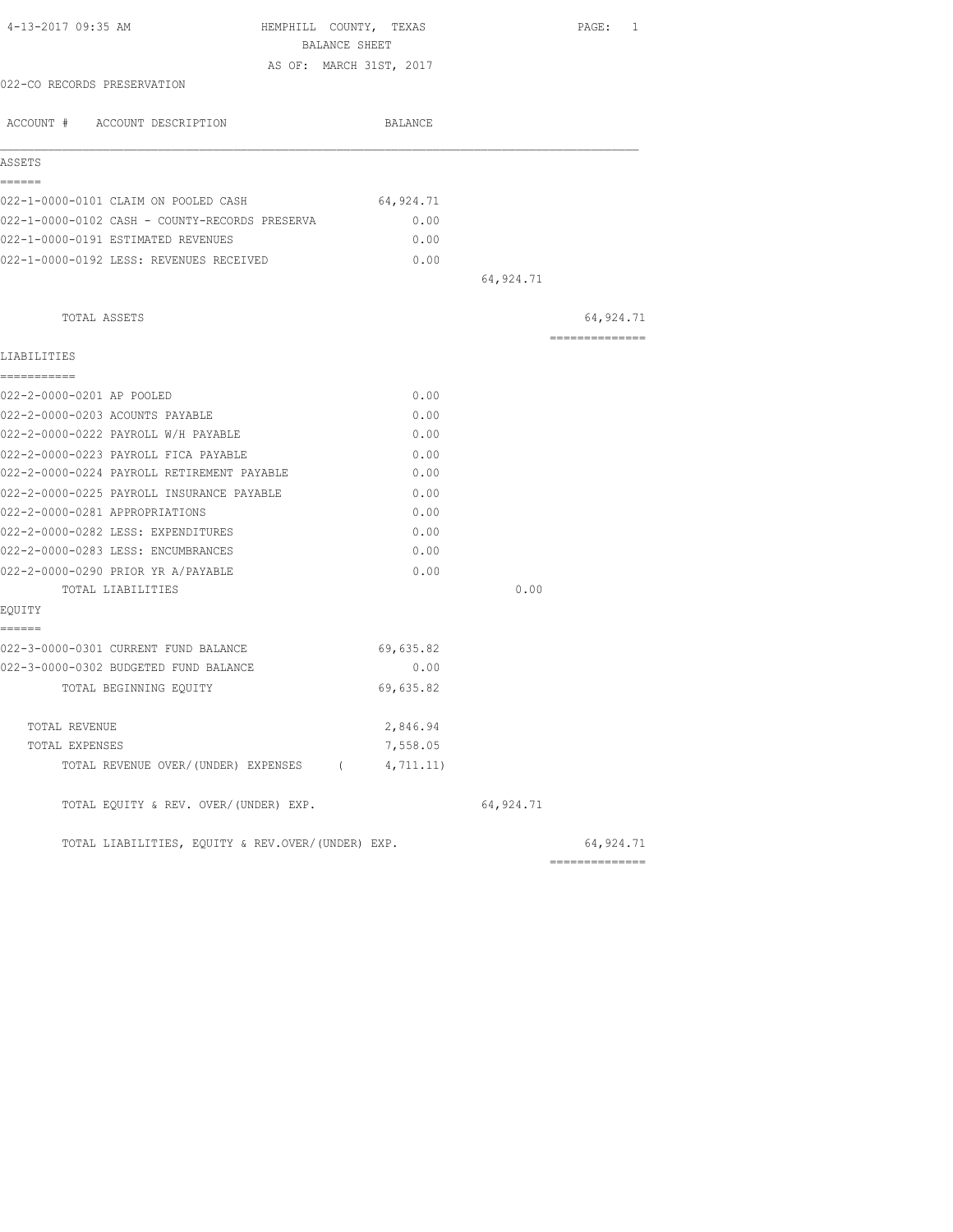| 4-13-2017 09:35 AM<br>HEMPHILL COUNTY, TEXAS      |          |          | PAGE: 1         |
|---------------------------------------------------|----------|----------|-----------------|
| BALANCE SHEET                                     |          |          |                 |
| AS OF: MARCH 31ST, 2017                           |          |          |                 |
| 023-CLK'S RECORDS PRESERVE                        |          |          |                 |
| ACCOUNT # ACCOUNT DESCRIPTION                     | BALANCE  |          |                 |
| ASSETS                                            |          |          |                 |
| ======<br>023-1-0000-0101 CLAIM ON POOLED CASH    | 4,262.62 |          |                 |
|                                                   |          |          |                 |
| 023-1-0000-0102 CASH-CLK'S RECORD PRESERVATION    | 0.00     |          |                 |
| 023-1-0000-0191 ESTIMATED REVENUES                | 0.00     |          |                 |
| 023-1-0000-0192 LESS: REVENUES RECEIVED           | 0.00     | 4,262.62 |                 |
|                                                   |          |          |                 |
| TOTAL ASSETS                                      |          |          | 4,262.62        |
| LIABILITIES                                       |          |          | --------------- |
| ===========                                       |          |          |                 |
| 023-2-0000-0201 AP POOLED                         | 0.00     |          |                 |
| 023-2-0000-0203 ACOUNTS PAYABLE                   | 0.00     |          |                 |
| 023-2-0000-0222 WITHHOLDING PAYABLE               | 0.00     |          |                 |
| 023-2-0000-0223 FICA PAYABLE                      | 0.00     |          |                 |
| 023-2-0000-0224 PAYROLL RETIREMENT PAYABLE        | 0.00     |          |                 |
| 023-2-0000-0225 PAYROLL INSURANCE PAYABLE         | 0.00     |          |                 |
| 023-2-0000-0281 APPROPRIATIONS                    | 0.00     |          |                 |
| 023-2-0000-0282 LESS: EXPENDITURES                | 0.00     |          |                 |
| 023-2-0000-0283 LESS: ENCUMBRANCES                | 0.00     |          |                 |
| 023-2-0000-0290 PRIOR YR A/PAYABLE                | 0.00     |          |                 |
| TOTAL LIABILITIES                                 |          | 0.00     |                 |
| EQUITY                                            |          |          |                 |
| ======<br>023-3-0000-0301 CURRENT FUND BALANCE    |          |          |                 |
|                                                   | 3,783.33 |          |                 |
| 023-3-0000-0302 BUDGETED FUND BALANCE             | 0.00     |          |                 |
| TOTAL BEGINNING EQUITY                            | 3,783.33 |          |                 |
| TOTAL REVENUE                                     | 479.29   |          |                 |
| TOTAL EXPENSES                                    | 0.00     |          |                 |
| TOTAL REVENUE OVER/(UNDER) EXPENSES               | 479.29   |          |                 |
| TOTAL EQUITY & REV. OVER/(UNDER) EXP.             |          | 4,262.62 |                 |
| TOTAL LIABILITIES, EQUITY & REV.OVER/(UNDER) EXP. |          |          | 4,262.62        |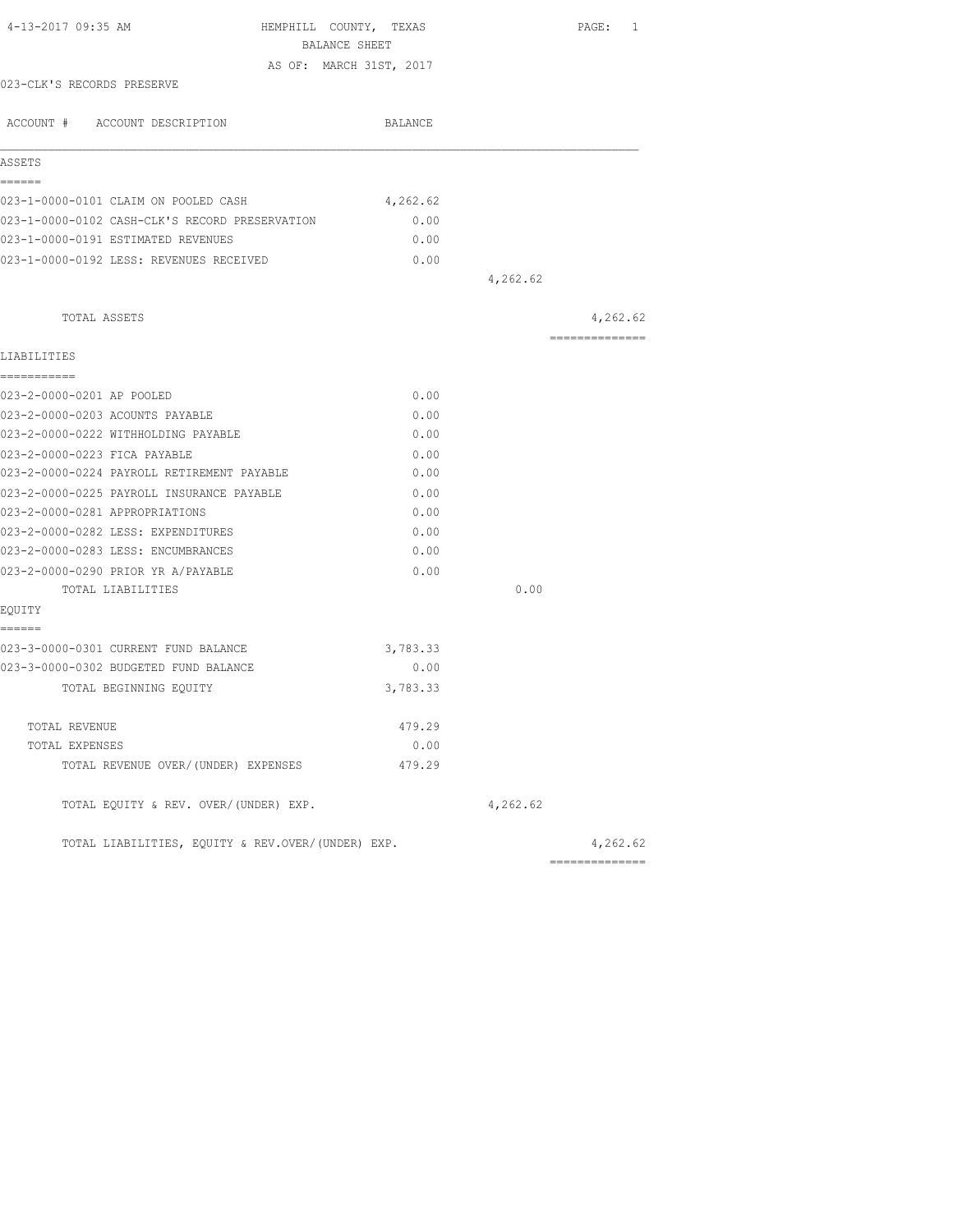|                                                   | BALANCE SHEET           |          |                |
|---------------------------------------------------|-------------------------|----------|----------------|
|                                                   |                         |          |                |
| 024-JUSTICE COURT TECH FUND                       | AS OF: MARCH 31ST, 2017 |          |                |
|                                                   |                         |          |                |
| ACCOUNT # ACCOUNT DESCRIPTION                     | BALANCE                 |          |                |
| ASSETS                                            |                         |          |                |
| ======                                            |                         |          |                |
| 024-1-0000-0101 CLAIM ON POOLED CASH              | 7,357.26                |          |                |
| 024-1-0000-0102 CASH -TECH FUND                   | 0.00                    |          |                |
| 024-1-0000-0191 ESTIMATED REVENUES                | 0.00                    |          |                |
| 024-1-0000-0192 LESS: REVENUES RECEIVED           | 0.00                    |          |                |
|                                                   |                         | 7,357.26 |                |
| TOTAL ASSETS                                      |                         |          | 7,357.26       |
|                                                   |                         |          | ============== |
| LIABILITIES                                       |                         |          |                |
| ------------                                      |                         |          |                |
| 024-2-0000-0201 AP POOLED                         | 0.00                    |          |                |
| 024-2-0000-0203 ACOUNTS PAYABLE                   | 0.00                    |          |                |
| 024-2-0000-0222 PAYROLL W/H PAYABLE               | 0.00                    |          |                |
| 024-2-0000-0223 PAYROLL FICA PAYABLE              | 0.00                    |          |                |
| 024-2-0000-0224 PAYROLL RETIREMENT PAYABLE        | 0.00                    |          |                |
| 024-2-0000-0225 PAYROLL INSURANCE PAYABLE         | 0.00                    |          |                |
| 024-2-0000-0281 APPROPRIATIONS                    | 0.00                    |          |                |
| 024-2-0000-0282 LESS: EXPENDITURES                | 0.00                    |          |                |
| 024-2-0000-0283 LESS: ENCUMBRANCES                | 0.00                    |          |                |
| 024-2-0000-0290 PRIOR YR A/PAYABLE                | 0.00                    |          |                |
| TOTAL LIABILITIES                                 |                         | 0.00     |                |
| EQUITY                                            |                         |          |                |
| ======<br>024-3-0000-0301 CURRENT FUND BALANCE    | 10,206.63               |          |                |
| 024-3-0000-0302 BUDGETED FUND BALANCE             | 0.00                    |          |                |
| TOTAL BEGINNING EQUITY                            | 10,206.63               |          |                |
| TOTAL REVENUE                                     | 920.83                  |          |                |
| TOTAL EXPENSES                                    | 3,770.20                |          |                |
| TOTAL REVENUE OVER/(UNDER) EXPENSES (2,849.37)    |                         |          |                |
| TOTAL EQUITY & REV. OVER/(UNDER) EXP.             |                         | 7,357.26 |                |
| TOTAL LIABILITIES, EQUITY & REV.OVER/(UNDER) EXP. |                         |          | 7,357.26       |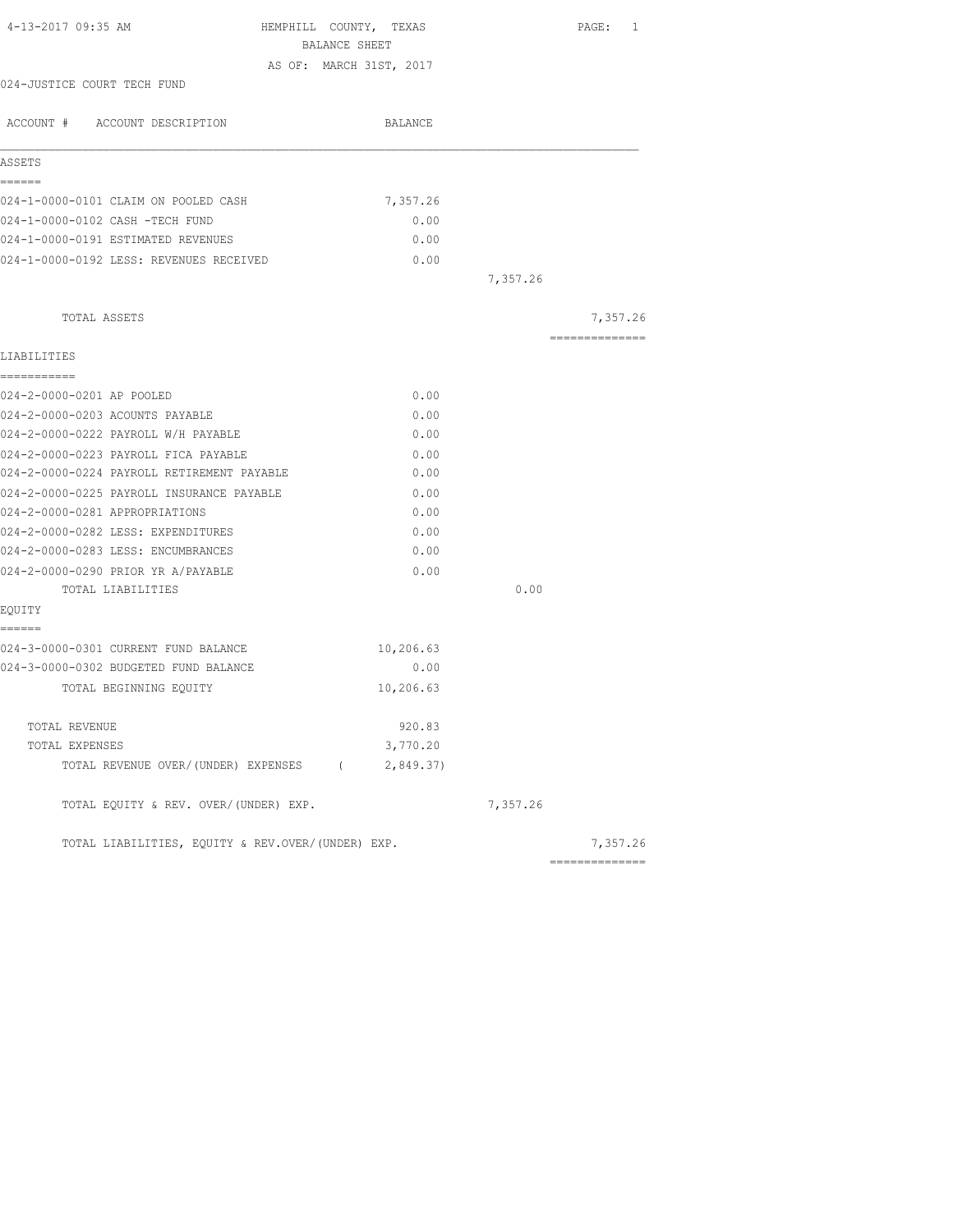| 4-13-2017 09:35 AM                                | HEMPHILL COUNTY, TEXAS<br>BALANCE SHEET |           | PAGE: 1         |
|---------------------------------------------------|-----------------------------------------|-----------|-----------------|
|                                                   | AS OF: MARCH 31ST, 2017                 |           |                 |
| 032-CHK COLLECTION/CO ATTY                        |                                         |           |                 |
| ACCOUNT # ACCOUNT DESCRIPTION                     | <b>BALANCE</b>                          |           |                 |
| ASSETS                                            |                                         |           |                 |
| ======                                            |                                         |           |                 |
| 032-1-0000-0101 CLAIM ON POOLED CASH              | 17,365.88                               |           |                 |
| 032-1-0000-0102 CASH - CHECK COLLECTION/CO ATT    | 0.00                                    |           |                 |
| 032-1-0000-0103 PETTY CASH                        | 0.00                                    |           |                 |
| 032-1-0000-0105 PETTY CASH-CO ATTY                | 100.00                                  |           |                 |
| 032-1-0000-0191 ESTIMATED REVENUES                | 0.00                                    |           |                 |
| 032-1-0000-0192 LESS: REVENUES RECEIVED           | 0.00                                    |           |                 |
|                                                   |                                         | 17,465.88 |                 |
| TOTAL ASSETS                                      |                                         |           | 17,465.88       |
| LIABILITIES                                       |                                         |           | =============== |
| ===========                                       |                                         |           |                 |
| 032-2-0000-0201 AP POOLED                         | 0.00                                    |           |                 |
| 032-2-0000-0203 ACOUNTS PAYABLE                   | 0.00                                    |           |                 |
| 032-2-0000-0222 PAYROLL W/H PAYABLE               | 0.00                                    |           |                 |
| 032-2-0000-0223 PAYROLL FICA PAYABLE              | 0.00                                    |           |                 |
| 032-2-0000-0224 PAYROLL RETIREMENT PAYABLE        | 0.00                                    |           |                 |
| 032-2-0000-0225 PAYROLL INSURANCE PAYABLE         | 0.00                                    |           |                 |
| 032-2-0000-0281 APPROPRIATIONS                    | 0.00                                    |           |                 |
| 032-2-0000-0282 LESS: EXPENDITURES                | 0.00                                    |           |                 |
| 032-2-0000-0283 LESS: ENCUMBRANCES                | 0.00                                    |           |                 |
| 032-2-0000-0290 PRIOR YR A/PAYABLE                | 0.00                                    |           |                 |
| TOTAL LIABILITIES                                 |                                         | 0.00      |                 |
| EQUITY                                            |                                         |           |                 |
| ------<br>032-3-0000-0301 CURRENT FUND BALANCE    | 18,356.82                               |           |                 |
| 032-3-0000-0302 BUDGETED FUND BALANCE             | 0.00                                    |           |                 |
| TOTAL BEGINNING EQUITY                            | 18,356.82                               |           |                 |
|                                                   |                                         |           |                 |
| TOTAL REVENUE                                     | 556.00                                  |           |                 |
| TOTAL EXPENSES                                    | 1,446.94                                |           |                 |
| TOTAL REVENUE OVER/(UNDER) EXPENSES (             | 890.94)                                 |           |                 |
| TOTAL EQUITY & REV. OVER/(UNDER) EXP.             |                                         | 17,465.88 |                 |
| TOTAL LIABILITIES, EQUITY & REV.OVER/(UNDER) EXP. |                                         |           | 17,465.88       |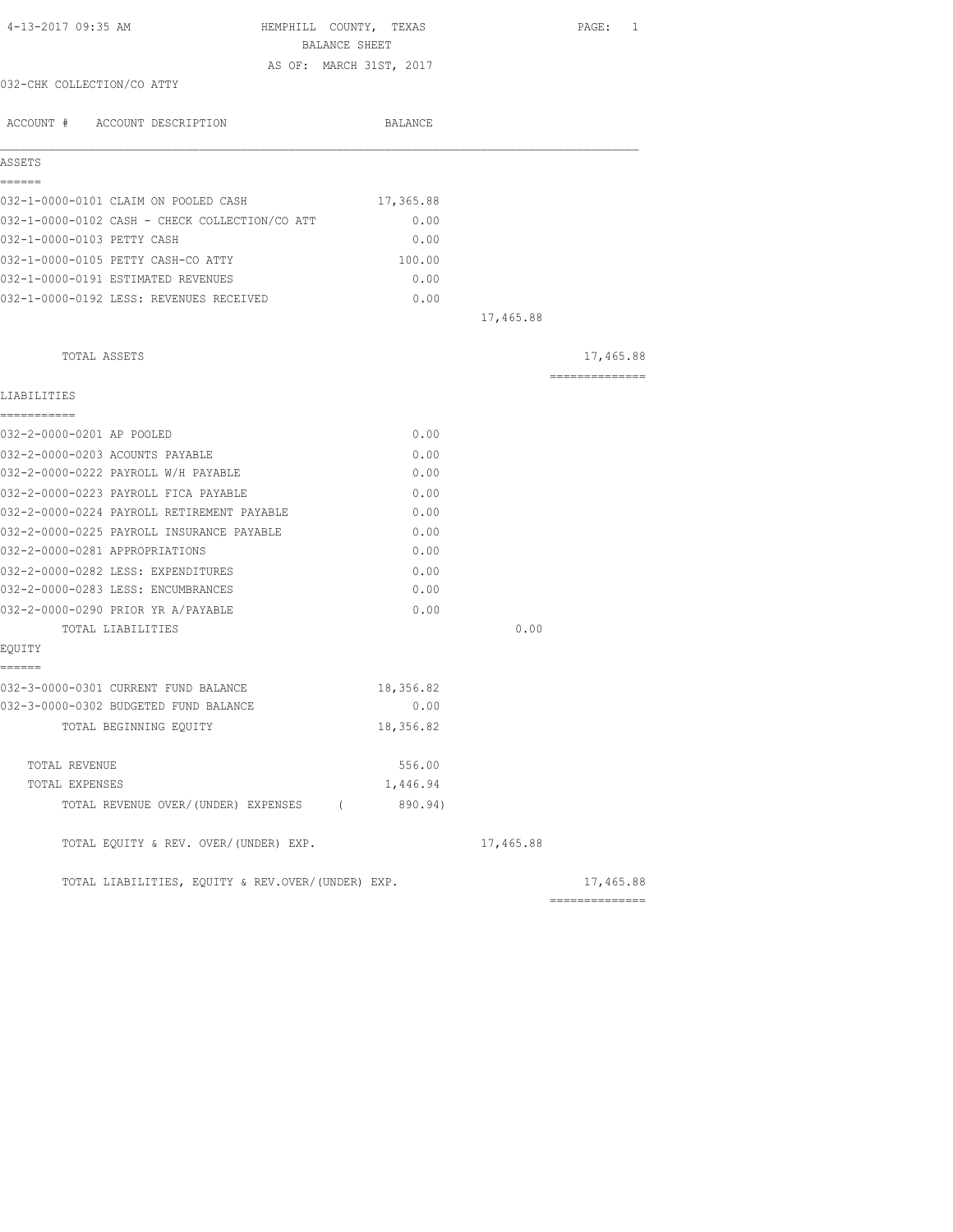| 4-13-2017 09:35 AM                                | HEMPHILL COUNTY, TEXAS<br>BALANCE SHEET |          | PAGE: 1        |
|---------------------------------------------------|-----------------------------------------|----------|----------------|
|                                                   | AS OF: MARCH 31ST, 2017                 |          |                |
| 036-ANNUAL LEOSE/LAW                              |                                         |          |                |
| ACCOUNT # ACCOUNT DESCRIPTION                     | BALANCE                                 |          |                |
|                                                   |                                         |          |                |
| ASSETS                                            |                                         |          |                |
| ------                                            |                                         |          |                |
| 036-1-0000-0101 CLAIM ON POOLED CASH              | 9,080.70                                |          |                |
| 036-1-0000-0102 CASH - ANNUAL LEOSE/LAW           | 0.00                                    |          |                |
| 036-1-0000-0191 ESTIMATED REVENUES                | 0.00                                    |          |                |
| 036-1-0000-0192 LESS: REVENUES RECEIVED           | 0.00                                    |          |                |
|                                                   |                                         | 9,080.70 |                |
| TOTAL ASSETS                                      |                                         |          | 9,080.70       |
|                                                   |                                         |          | ============== |
| LIABILITIES                                       |                                         |          |                |
| -----------                                       |                                         |          |                |
| 036-2-0000-0201 AP POOLED                         | 0.00                                    |          |                |
| 036-2-0000-0203 ACOUNTS PAYABLE                   | 0.00                                    |          |                |
| 036-2-0000-0222 PAYROLL W/H PAYABLE               | 0.00                                    |          |                |
| 036-2-0000-0223 PAYROLL FICA PAYABLE              | 0.00                                    |          |                |
| 036-2-0000-0224 PAYROLL RETIREMENT PAYABLE        | 0.00                                    |          |                |
| 036-2-0000-0225 PAYROLL INSURANCE PAYABLE         | 0.00                                    |          |                |
| 036-2-0000-0281 APPROPRIATIONS                    | 0.00                                    |          |                |
| 036-2-0000-0282 LESS: EXPENDITURES                | 0.00                                    |          |                |
| 036-2-0000-0283 LESS: ENCUMBRANCES                | 0.00                                    |          |                |
| 036-2-0000-0290 PRIOR YR A/PAYABLE                | 0.00                                    |          |                |
| TOTAL LIABILITIES                                 |                                         | 0.00     |                |
| EQUITY                                            |                                         |          |                |
| ======                                            |                                         |          |                |
| 036-3-0000-0301 CURRENT FUND BALANCE              | 7,459.24                                |          |                |
| 036-3-0000-0302 BUDGETED FUND BALANCE             | 0.00                                    |          |                |
| TOTAL BEGINNING EQUITY                            | 7,459.24                                |          |                |
| TOTAL REVENUE                                     | 1,621.46                                |          |                |
| TOTAL EXPENSES                                    | 0.00                                    |          |                |
| TOTAL REVENUE OVER/(UNDER) EXPENSES               | 1,621.46                                |          |                |
| TOTAL EQUITY & REV. OVER/(UNDER) EXP.             |                                         | 9,080.70 |                |
| TOTAL LIABILITIES, EOUITY & REV.OVER/(UNDER) EXP. |                                         |          | 9,080.70       |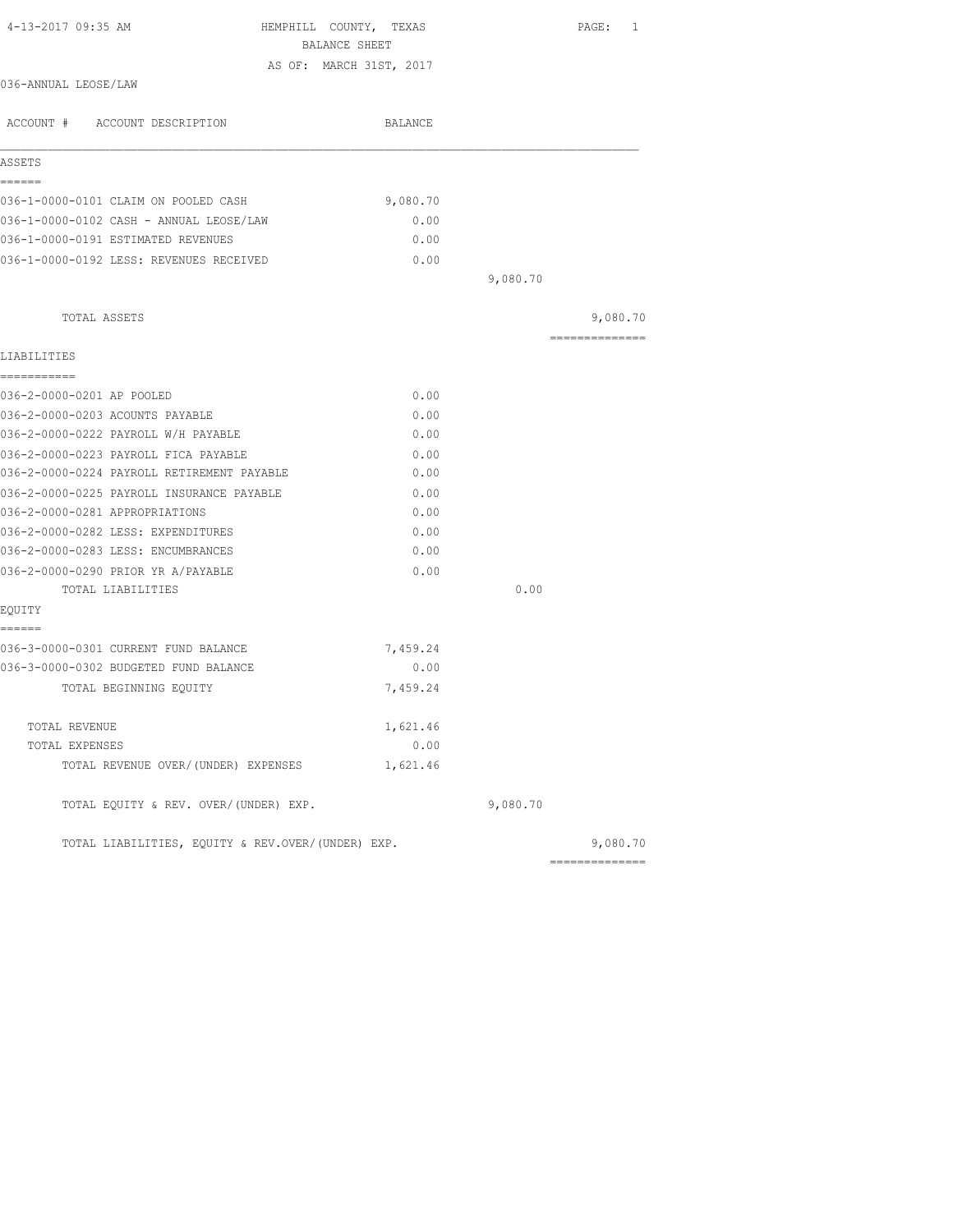| 4-13-2017 09:35 AM                                | HEMPHILL COUNTY, TEXAS<br>BALANCE SHEET |           | PAGE: 1        |
|---------------------------------------------------|-----------------------------------------|-----------|----------------|
|                                                   | AS OF: MARCH 31ST, 2017                 |           |                |
| 046-SCAAP                                         |                                         |           |                |
| ACCOUNT # ACCOUNT DESCRIPTION                     | BALANCE                                 |           |                |
| ASSETS                                            |                                         |           |                |
| ======                                            |                                         |           |                |
| 046-1-0000-0101 CLAIM ON POOLED CASH              | 65,265.58                               |           |                |
| 046-1-0000-0102 CASH - SCAAP                      | 0.00                                    |           |                |
| 046-1-0000-0191 ESTIMATED REVENUES                | 0.00                                    |           |                |
| 046-1-0000-0192 LESS: REVENUES RECEIVED           | 0.00                                    |           |                |
|                                                   |                                         | 65,265.58 |                |
| TOTAL ASSETS                                      |                                         |           | 65,265.58      |
|                                                   |                                         |           | ============== |
| LIABILITIES<br>===========                        |                                         |           |                |
| 046-2-0000-0201 AP POOLED                         | 0.00                                    |           |                |
| 046-2-0000-0203 ACOUNTS PAYABLE                   | 0.00                                    |           |                |
| 046-2-0000-0222 PAYROLL W/H PAYABLE               | 0.00                                    |           |                |
| 046-2-0000-0223 PAYROLL FICA PAYABLE              | 0.00                                    |           |                |
| 046-2-0000-0224 PAYROLL RETIREMENT PAYABLE        | 0.00                                    |           |                |
| 046-2-0000-0225 PAYROLL INSURANCE PAYABLE         | 0.00                                    |           |                |
| 046-2-0000-0281 APPROPRIATIONS                    | 0.00                                    |           |                |
| 046-2-0000-0282 LESS: EXPENDITURES                | 0.00                                    |           |                |
| 046-2-0000-0283 LESS: ENCUMBRANCES                | 0.00                                    |           |                |
| TOTAL LIABILITIES                                 |                                         | 0.00      |                |
| EQUITY                                            |                                         |           |                |
| ======                                            |                                         |           |                |
| 046-3-0000-0301 CURRENT FUND BALANCE              | 59,529.46                               |           |                |
| 046-3-0000-0302 BUDGETED FUND BALANCE             | 0.00                                    |           |                |
| TOTAL BEGINNING EOUITY                            | 59,529.46                               |           |                |
| TOTAL REVENUE                                     | 7,354.00                                |           |                |
| TOTAL EXPENSES                                    | 1,617.88                                |           |                |
| TOTAL REVENUE OVER/(UNDER) EXPENSES               | 5,736.12                                |           |                |
| TOTAL EQUITY & REV. OVER/(UNDER) EXP.             |                                         | 65,265.58 |                |
| TOTAL LIABILITIES, EOUITY & REV.OVER/(UNDER) EXP. |                                         |           | 65,265.58      |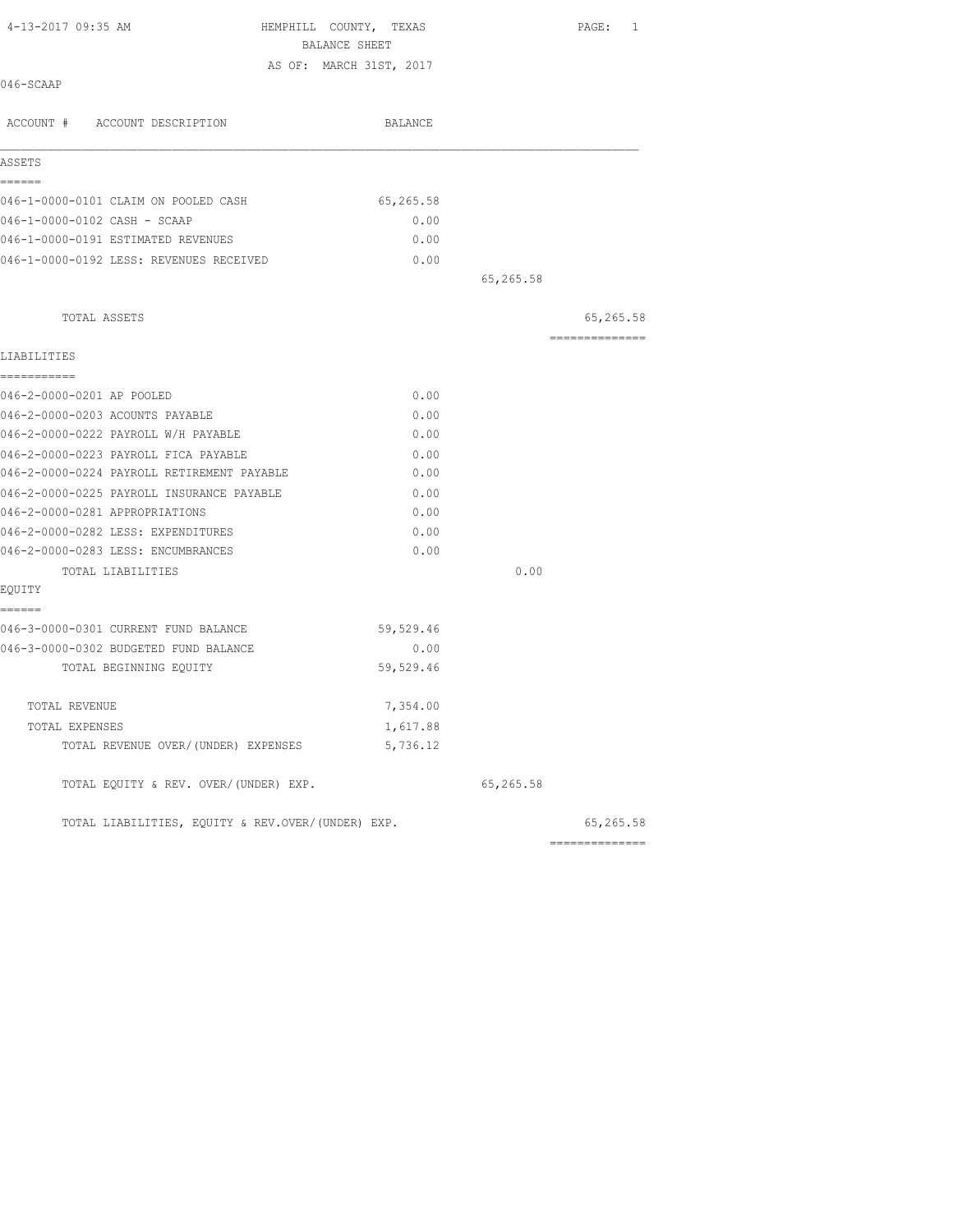| 4-13-2017 09:35 AM                                | HEMPHILL COUNTY, TEXAS  |           | PAGE: 1                                                                                                                                                                                                                                                                                                                                                                                                                                                                                |
|---------------------------------------------------|-------------------------|-----------|----------------------------------------------------------------------------------------------------------------------------------------------------------------------------------------------------------------------------------------------------------------------------------------------------------------------------------------------------------------------------------------------------------------------------------------------------------------------------------------|
|                                                   | <b>BALANCE SHEET</b>    |           |                                                                                                                                                                                                                                                                                                                                                                                                                                                                                        |
|                                                   | AS OF: MARCH 31ST, 2017 |           |                                                                                                                                                                                                                                                                                                                                                                                                                                                                                        |
| 047-SHERIFF COMMISSARY                            |                         |           |                                                                                                                                                                                                                                                                                                                                                                                                                                                                                        |
| ACCOUNT # ACCOUNT DESCRIPTION                     | BALANCE                 |           |                                                                                                                                                                                                                                                                                                                                                                                                                                                                                        |
| ASSETS                                            |                         |           |                                                                                                                                                                                                                                                                                                                                                                                                                                                                                        |
| ======<br>047-1-0000-0101 SHERIFF COMMISSARY      | 10,875.39               |           |                                                                                                                                                                                                                                                                                                                                                                                                                                                                                        |
| 047-1-0000-0102 CASH-SHERIFF COMMISSARY           | 0.00                    |           |                                                                                                                                                                                                                                                                                                                                                                                                                                                                                        |
|                                                   |                         | 10,875.39 |                                                                                                                                                                                                                                                                                                                                                                                                                                                                                        |
| TOTAL ASSETS                                      |                         |           | 10,875.39                                                                                                                                                                                                                                                                                                                                                                                                                                                                              |
|                                                   |                         |           | ---------------                                                                                                                                                                                                                                                                                                                                                                                                                                                                        |
| EOUITY                                            |                         |           |                                                                                                                                                                                                                                                                                                                                                                                                                                                                                        |
| ======<br>047-3-0000-0301 SHERIFF COMMISSARY      | 10,875.39               |           |                                                                                                                                                                                                                                                                                                                                                                                                                                                                                        |
| TOTAL BEGINNING EQUITY                            | 10,875.39               |           |                                                                                                                                                                                                                                                                                                                                                                                                                                                                                        |
| <b>TOTAL REVENUE</b>                              | 0.00                    |           |                                                                                                                                                                                                                                                                                                                                                                                                                                                                                        |
| TOTAL EXPENSES                                    | 0.00                    |           |                                                                                                                                                                                                                                                                                                                                                                                                                                                                                        |
| TOTAL REVENUE OVER/(UNDER) EXPENSES               | 0.00                    |           |                                                                                                                                                                                                                                                                                                                                                                                                                                                                                        |
| TOTAL EQUITY & REV. OVER/(UNDER) EXP.             |                         | 10,875.39 |                                                                                                                                                                                                                                                                                                                                                                                                                                                                                        |
| TOTAL LIABILITIES, EQUITY & REV.OVER/(UNDER) EXP. |                         |           | 10,875.39                                                                                                                                                                                                                                                                                                                                                                                                                                                                              |
|                                                   |                         |           | $\begin{array}{cccccccccccccc} \multicolumn{2}{c}{} & \multicolumn{2}{c}{} & \multicolumn{2}{c}{} & \multicolumn{2}{c}{} & \multicolumn{2}{c}{} & \multicolumn{2}{c}{} & \multicolumn{2}{c}{} & \multicolumn{2}{c}{} & \multicolumn{2}{c}{} & \multicolumn{2}{c}{} & \multicolumn{2}{c}{} & \multicolumn{2}{c}{} & \multicolumn{2}{c}{} & \multicolumn{2}{c}{} & \multicolumn{2}{c}{} & \multicolumn{2}{c}{} & \multicolumn{2}{c}{} & \multicolumn{2}{c}{} & \multicolumn{2}{c}{} & \$ |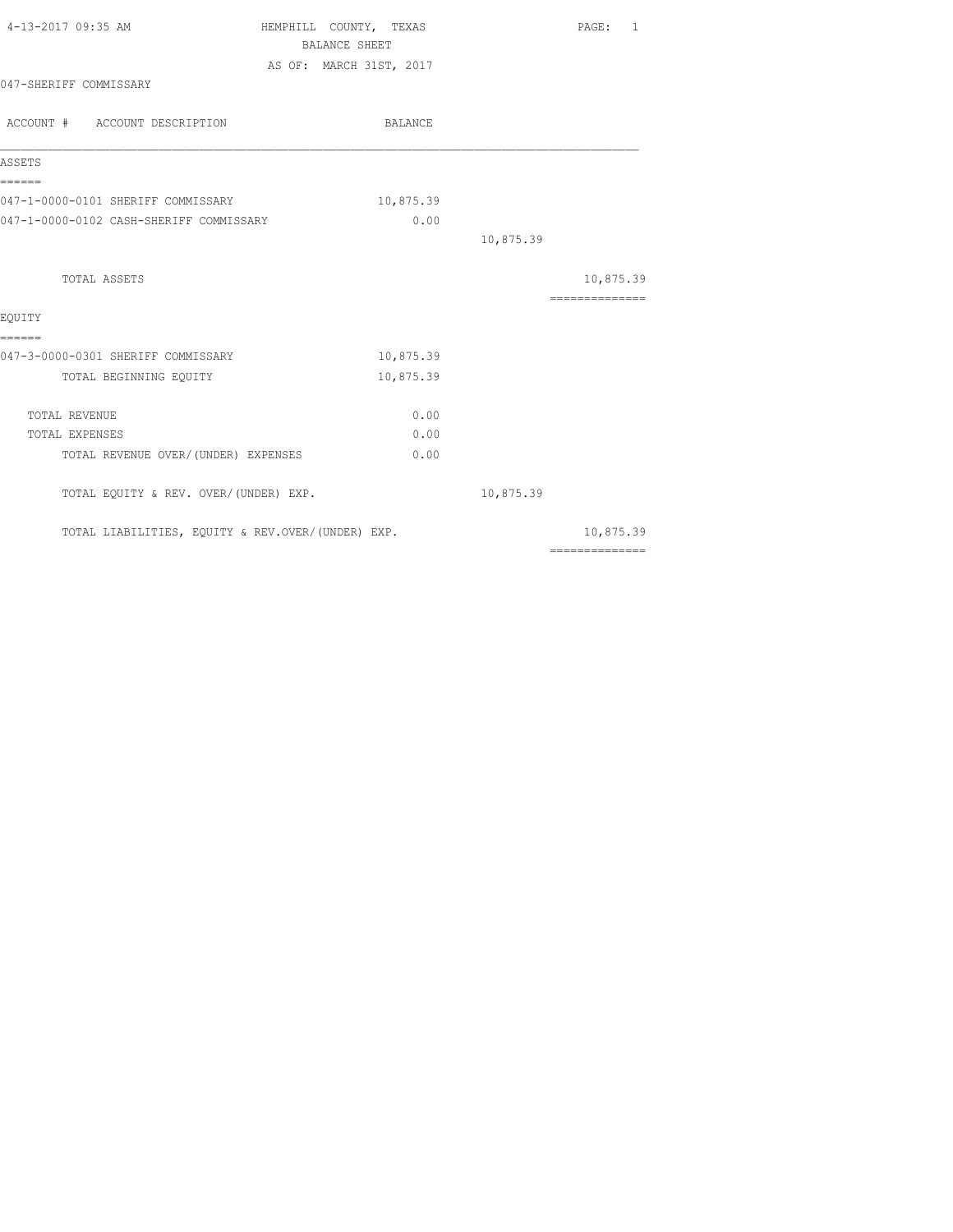| 4-13-2017 09:35 AM                                | HEMPHILL COUNTY, TEXAS                          | PAGE: 1                                                                                                                                                                                                                                                                                                                                                                                                                                                                                |
|---------------------------------------------------|-------------------------------------------------|----------------------------------------------------------------------------------------------------------------------------------------------------------------------------------------------------------------------------------------------------------------------------------------------------------------------------------------------------------------------------------------------------------------------------------------------------------------------------------------|
|                                                   | <b>BALANCE SHEET</b><br>AS OF: MARCH 31ST, 2017 |                                                                                                                                                                                                                                                                                                                                                                                                                                                                                        |
| 048-SHERIFF SEIZURE                               |                                                 |                                                                                                                                                                                                                                                                                                                                                                                                                                                                                        |
| ACCOUNT # ACCOUNT DESCRIPTION                     | <b>BALANCE</b>                                  |                                                                                                                                                                                                                                                                                                                                                                                                                                                                                        |
| ASSETS                                            |                                                 |                                                                                                                                                                                                                                                                                                                                                                                                                                                                                        |
| ======<br>048-1-0000-0102 CASH                    | 5,306.77                                        |                                                                                                                                                                                                                                                                                                                                                                                                                                                                                        |
|                                                   |                                                 | 5,306.77                                                                                                                                                                                                                                                                                                                                                                                                                                                                               |
| TOTAL ASSETS                                      |                                                 | 5,306.77                                                                                                                                                                                                                                                                                                                                                                                                                                                                               |
| EOUITY                                            |                                                 | ==============                                                                                                                                                                                                                                                                                                                                                                                                                                                                         |
| ======                                            |                                                 |                                                                                                                                                                                                                                                                                                                                                                                                                                                                                        |
| 048-3-0000-0301 FUND BALANCE                      | 5,306.77                                        |                                                                                                                                                                                                                                                                                                                                                                                                                                                                                        |
| TOTAL BEGINNING EQUITY                            | 5,306.77                                        |                                                                                                                                                                                                                                                                                                                                                                                                                                                                                        |
| TOTAL REVENUE                                     | 0.00                                            |                                                                                                                                                                                                                                                                                                                                                                                                                                                                                        |
| TOTAL EXPENSES                                    | 0.00                                            |                                                                                                                                                                                                                                                                                                                                                                                                                                                                                        |
| TOTAL REVENUE OVER/(UNDER) EXPENSES               | 0.00                                            |                                                                                                                                                                                                                                                                                                                                                                                                                                                                                        |
| TOTAL EQUITY & REV. OVER/(UNDER) EXP.             |                                                 | 5,306.77                                                                                                                                                                                                                                                                                                                                                                                                                                                                               |
| TOTAL LIABILITIES, EQUITY & REV.OVER/(UNDER) EXP. |                                                 | 5,306.77                                                                                                                                                                                                                                                                                                                                                                                                                                                                               |
|                                                   |                                                 | $\begin{array}{cccccccccccccc} \multicolumn{2}{c}{} & \multicolumn{2}{c}{} & \multicolumn{2}{c}{} & \multicolumn{2}{c}{} & \multicolumn{2}{c}{} & \multicolumn{2}{c}{} & \multicolumn{2}{c}{} & \multicolumn{2}{c}{} & \multicolumn{2}{c}{} & \multicolumn{2}{c}{} & \multicolumn{2}{c}{} & \multicolumn{2}{c}{} & \multicolumn{2}{c}{} & \multicolumn{2}{c}{} & \multicolumn{2}{c}{} & \multicolumn{2}{c}{} & \multicolumn{2}{c}{} & \multicolumn{2}{c}{} & \multicolumn{2}{c}{} & \$ |